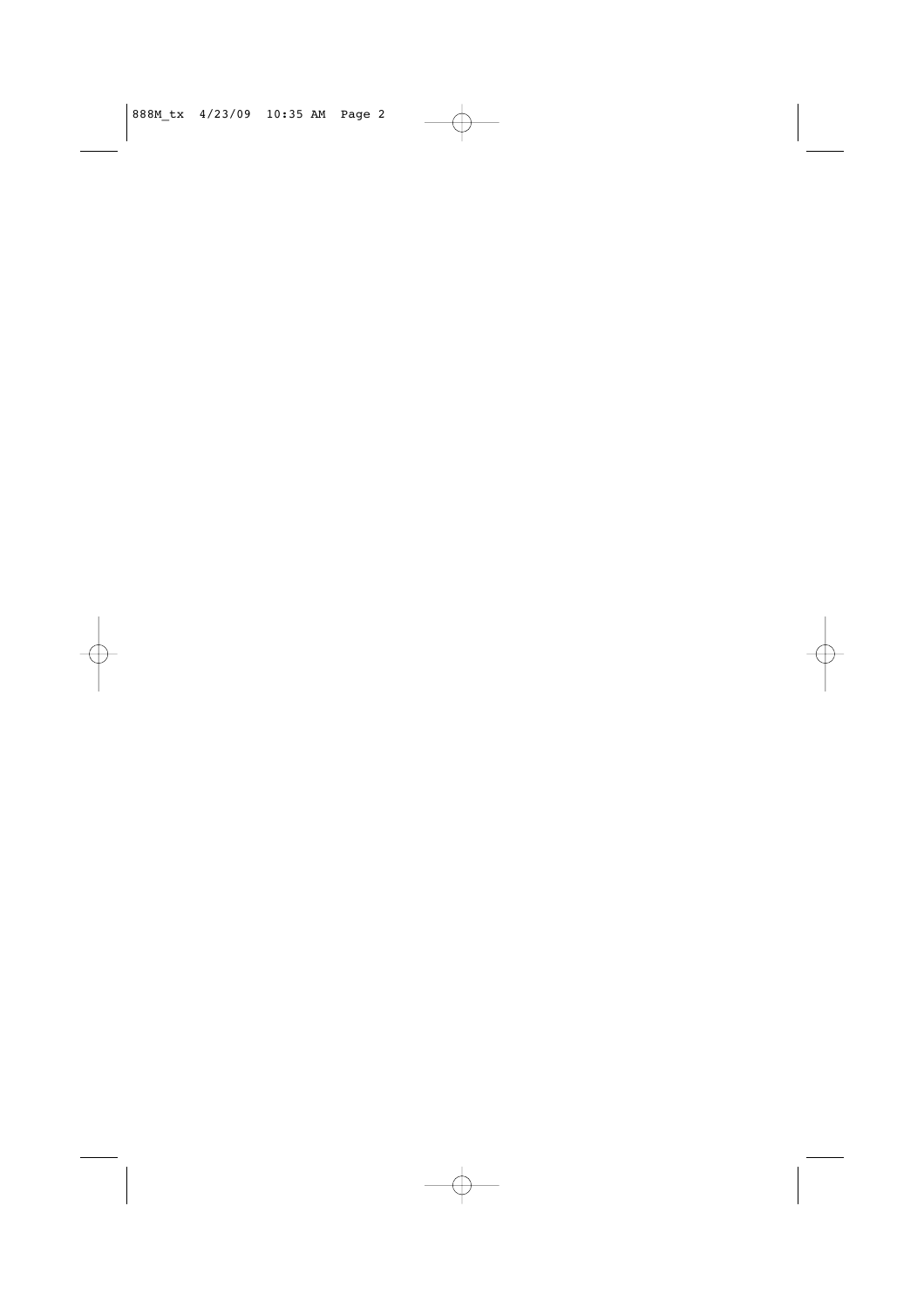### CHAPTER 1

My suffering left me sad and gloomy.

Academic study and the steady, mindful practice of religion slowly brought me back to life. I have kept up what some people would consider my strange religious practices. After one year of high school, I attended the University of Toronto and took a double-major Bachelor's degree. My majors were religious studies and zoology. My fourth-year thesis for religious studies concerned certain aspects of the cosmogony theory of Isaac Luria, the great sixteenth-century Kabbalist from Safed. My zoology thesis was a functional analysis of the thyroid gland of the three-toed sloth. I chose the sloth because its demeanour—calm, quiet and introspective—did something to soothe my shattered self.

There are two-toed sloths and there are three-toed sloths, the case being determined by the forepaws of the animals, since all sloths have three claws on their hind paws. I had the great luck one summer of studying the three-toed sloth *in situ* in the equatorial jungles of Brazil. It is a highly intriguing creature. Its only real habit is indolence. It sleeps or rests on average twenty hours a day. Our team tested the sleep habits of five wild three-toed sloths by placing on their heads, in the early evening after they had fallen asleep, bright red plastic dishes filled with water. We found them still in place late the next morning, the water of the dishes swarming with insects. The sloth is at its busiest at sunset, using the word *busy* here in the most relaxed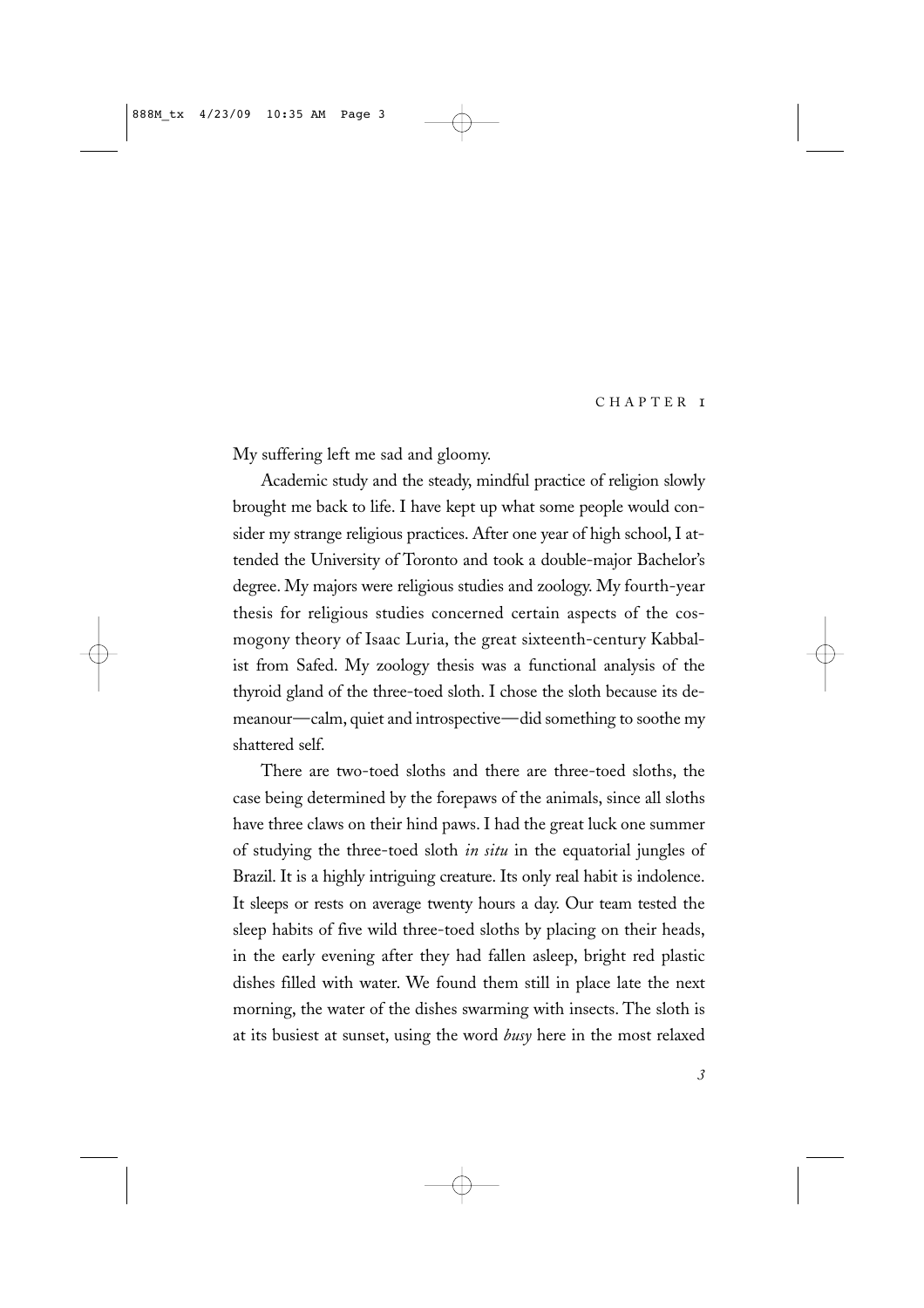sense. It moves along the bough of a tree in its characteristic upsidedown position at the speed of roughly 400 metres an hour. On the ground, it crawls to its next tree at the rate of 250 metres an hour, when motivated, which is 440 times slower than a motivated cheetah. Unmotivated, it covers four to five metres in an hour.

The three-toed sloth is not well informed about the outside world. On a scale of 2 to 10, where 2 represents unusual dullness and 10 extreme acuity, Beebe (1926) gave the sloth's senses of taste, touch, sight and hearing a rating of 2, and its sense of smell a rating of 3. If you come upon a sleeping three-toed sloth in the wild, two or three nudges should suffice to awaken it; it will then look sleepily in every direction but yours. Why it should look about is uncertain since the sloth sees everything in a Magoo-like blur. As for hearing, the sloth is not so much deaf as uninterested in sound. Beebe reported that firing guns next to sleeping or feeding sloths elicited little reaction. And the sloth's slightly better sense of smell should not be overestimated. They are said to be able to sniff and avoid decayed branches, but Bullock (1968) reported that sloths fall to the ground clinging to decayed branches "often".

How does it survive, you might ask.

Precisely by being so slow. Sleepiness and slothfulness keep it out of harm's way, away from the notice of jaguars, ocelots, harpy eagles and anacondas. A sloth's hairs shelter an algae that is brown during the dry season and green during the wet season, so the animal blends in with the surrounding moss and foliage and looks like a nest of white ants or of squirrels, or like nothing at all but part of a tree.

The three-toed sloth lives a peaceful, vegetarian life in perfect harmony with its environment. "A good-natured smile is forever on its lips," reported Tirler (1966). I have seen that smile with my own eyes. I am not one given to projecting human traits and emotions onto animals, but many a time during that month in Brazil, looking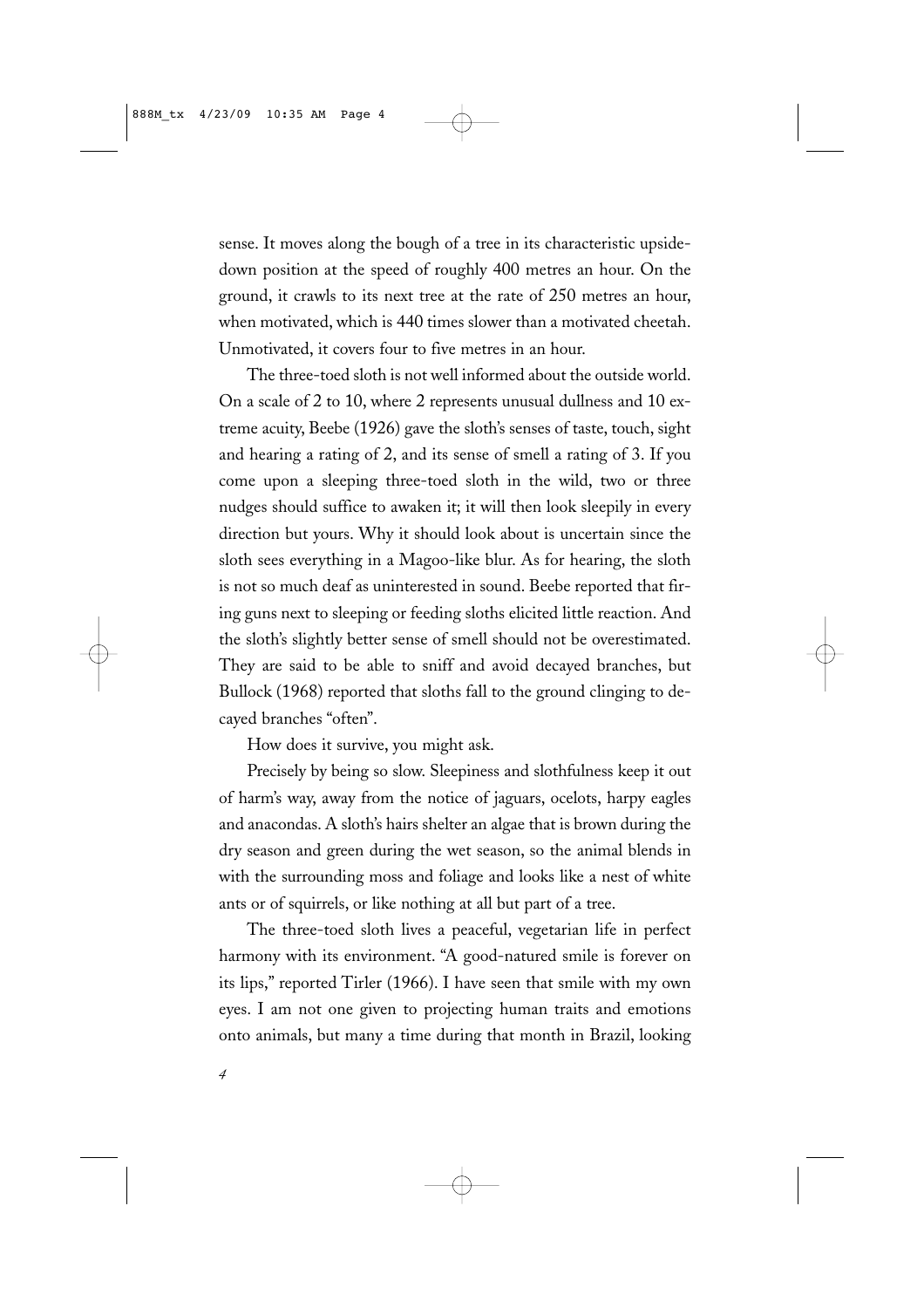up at sloths in repose, I felt I was in the presence of upside-down yogis deep in meditation or hermits deep in prayer, wise beings whose intense imaginative lives were beyond the reach of my scientific probing.

Sometimes I got my majors mixed up. A number of my fellow religious-studies students—muddled agnostics who didn't know which way was up, who were in the thrall of reason, that fool's gold for the bright—reminded me of the three-toed sloth; and the three-toed sloth, such a beautiful example of the miracle of life, reminded me of God.

I never had problems with my fellow scientists. Scientists are a friendly, atheistic, hard-working, beer-drinking lot whose minds are preoccupied with sex, chess and baseball when they are not preoccupied with science.

I was a very good student, if I may say so myself. I was tops at St. Michael's College four years in a row. I got every possible student award from the Department of Zoology. If I got none from the Department of Religious Studies, it is simply because there are no student awards in this department (the rewards of religious study are not in mortal hands, we all know that). I would have received the Governor General's Academic Medal, the University of Toronto's highest undergraduate award, of which no small number of illustrious Canadians have been recipients, were it not for a beef-eating pink boy with a neck like a tree trunk and a temperament of unbearable good cheer.

I still smart a little at the slight. When you've suffered a great deal in life, each additional pain is both unbearable and trifling. My life is like a memento mori painting from European art: there is always a grinning skull at my side to remind me of the folly of human ambition. I mock this skull. I look at it and I say, "You've got the wrong fellow. You may not believe in life, but I don't believe in death. Move on!" The skull snickers and moves ever closer, but that doesn't surprise me.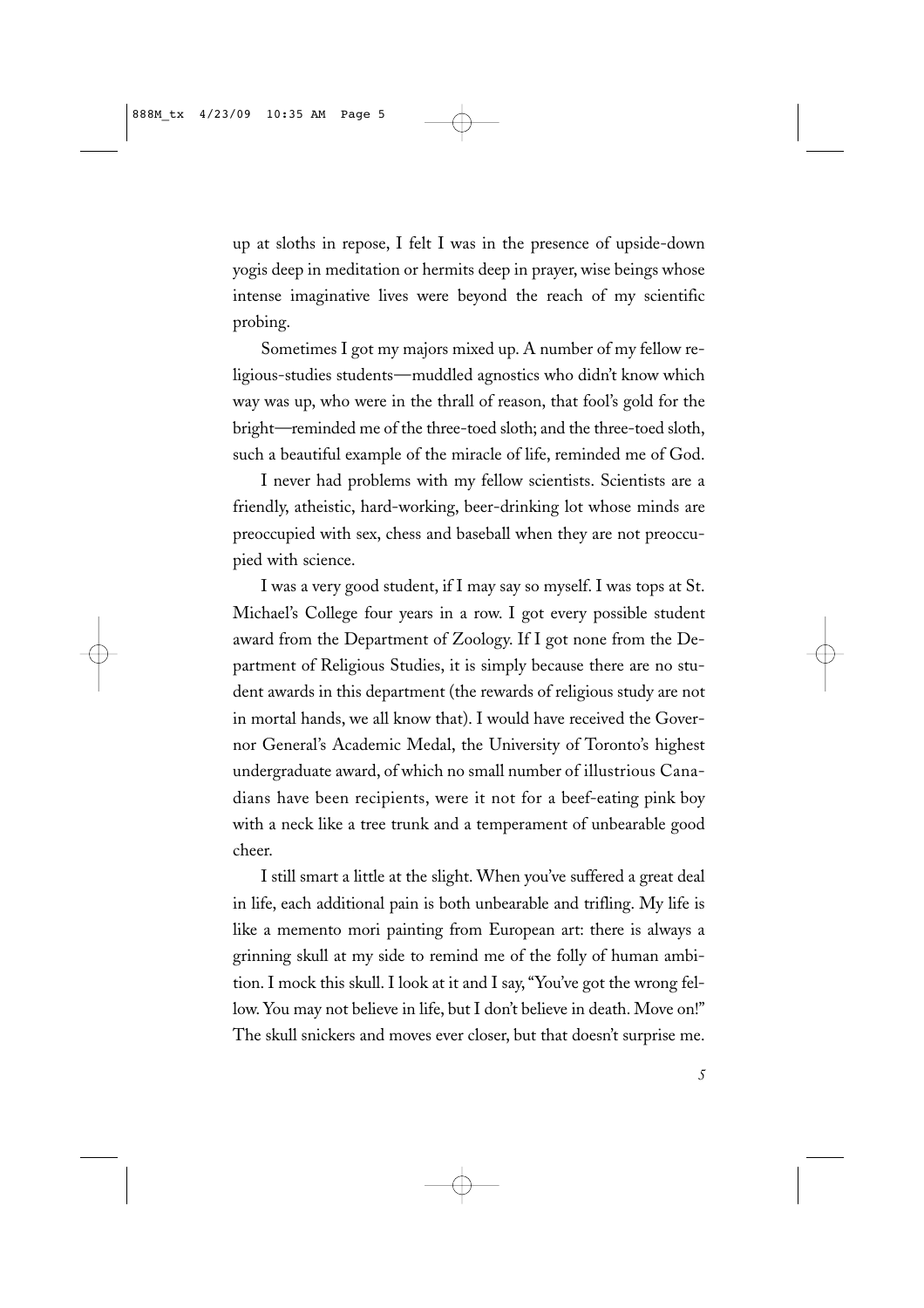The reason death sticks so closely to life isn't biological necessity—it's envy. Life is so beautiful that death has fallen in love with it, a jealous, possessive love that grabs at what it can. But life leaps over oblivion lightly, losing only a thing or two of no importance, and gloom is but the passing shadow of a cloud. The pink boy also got the nod from the Rhodes Scholarship committee. I love him and I hope his time at Oxford was a rich experience. If Lakshmi, goddess of wealth, one day favours me bountifully, Oxford is fifth on the list of cities I would like to visit before I pass on, after Mecca, Varanasi, Jerusalem and Paris.

I have nothing to say of my working life, only that a tie is a noose, and inverted though it is, it will hang a man nonetheless if he's not careful.

I love Canada. I miss the heat of India, the food, the house lizards on the walls, the musicals on the silver screen, the cows wandering the streets, the crows cawing, even the talk of cricket matches, but I love Canada. It is a great country much too cold for good sense, inhabited by compassionate, intelligent people with bad hairdos. Anyway, I have nothing to go home to in Pondicherry.

Richard Parker has stayed with me. I've never forgotten him. Dare I say I miss him? I do. I miss him. I still see him in my dreams. They are nightmares mostly, but nightmares tinged with love. Such is the strangeness of the human heart. I still cannot understand how he could abandon me so unceremoniously, without any sort of goodbye, without looking back even once. That pain is like an axe that chops at my heart.

The doctors and nurses at the hospital in Mexico were incredibly kind to me. And the patients, too. Victims of cancer or car accidents, once they heard my story, they hobbled and wheeled over to see me, they and their families, though none of them spoke English and I spoke no Spanish. They smiled at me, shook my hand, patted me on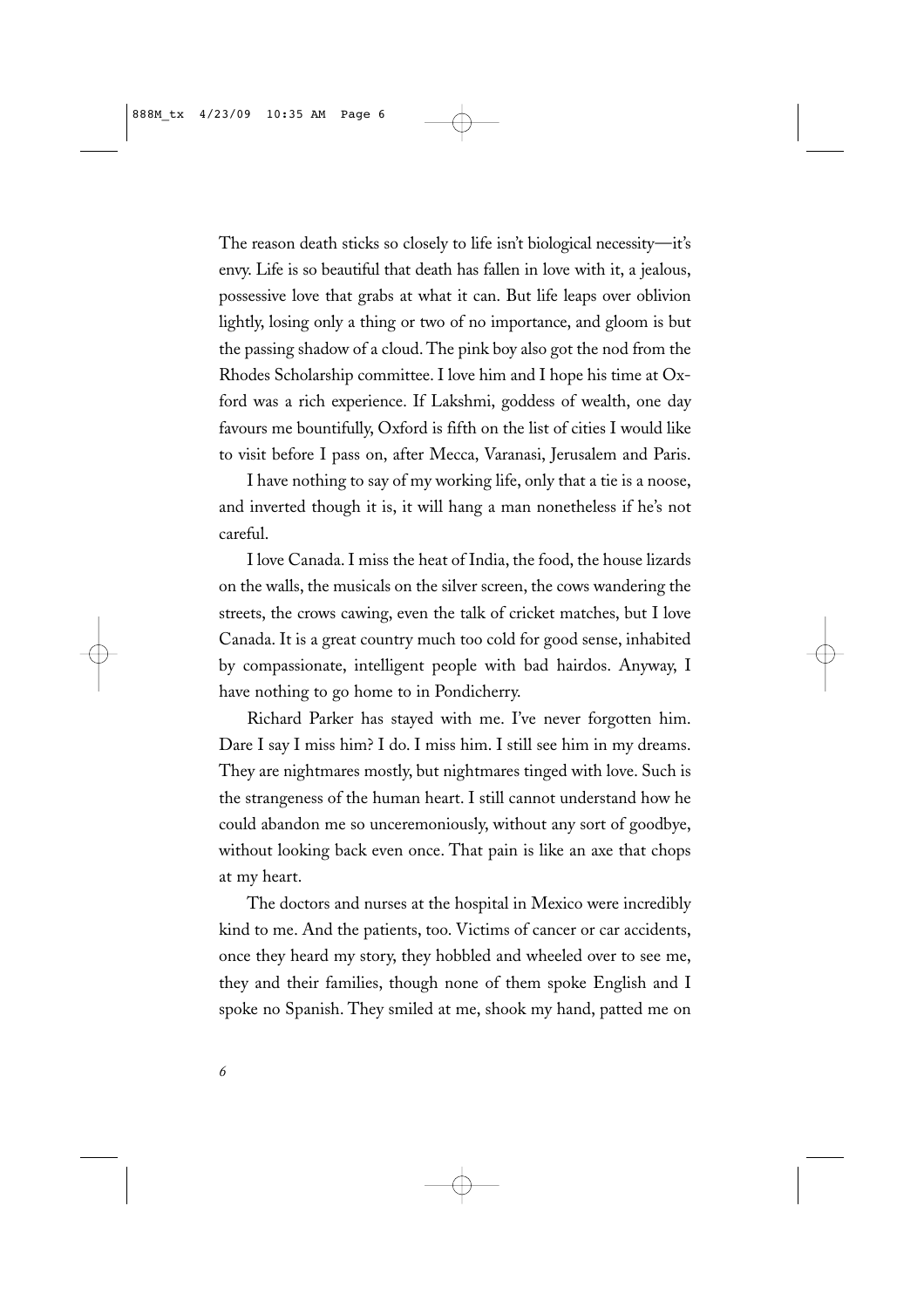the head, left gifts of food and clothing on my bed. They moved me to uncontrollable fits of laughing and crying.

Within a couple of days I could stand, even make two, three steps, despite nausea, dizziness and general weakness. Blood tests revealed that I was anemic, and that my level of sodium was very high and my potassium low. My body retained fluids and my legs swelled up tremendously. I looked as if I had been grafted with a pair of elephant legs. My urine was a deep, dark yellow going on to brown. After a week or so, I could walk just about normally and I could wear shoes if I didn't lace them up. My skin healed, though I still have scars on my shoulders and back.

The first time I turned a tap on, its noisy, wasteful, superabundant gush was such a shock that I became incoherent and my legs collapsed beneath me and I fainted in the arms of a nurse.

The first time I went to an Indian restaurant in Canada I used my fingers. The waiter looked at me critically and said, "Fresh off the boat, are you?" I blanched. My fingers, which a second before had been taste buds savouring the food a little ahead of my mouth, became dirty under his gaze. They froze like criminals caught in the act. I didn't dare lick them. I wiped them guiltily on my napkin. He had no idea how deeply those words wounded me. They were like nails being driven into my flesh. I picked up the knife and fork. I had hardly ever used such instruments. My hands trembled. My sambar lost its taste.

CHAPTER 2

*He lives in Scarborough. He's a small, slim man—no more than five foot five. Dark hair, dark eyes. Hair greying at the temples. Can't be older than forty. Pleasing coffee-coloured complexion. Mild fall weather, yet puts on a*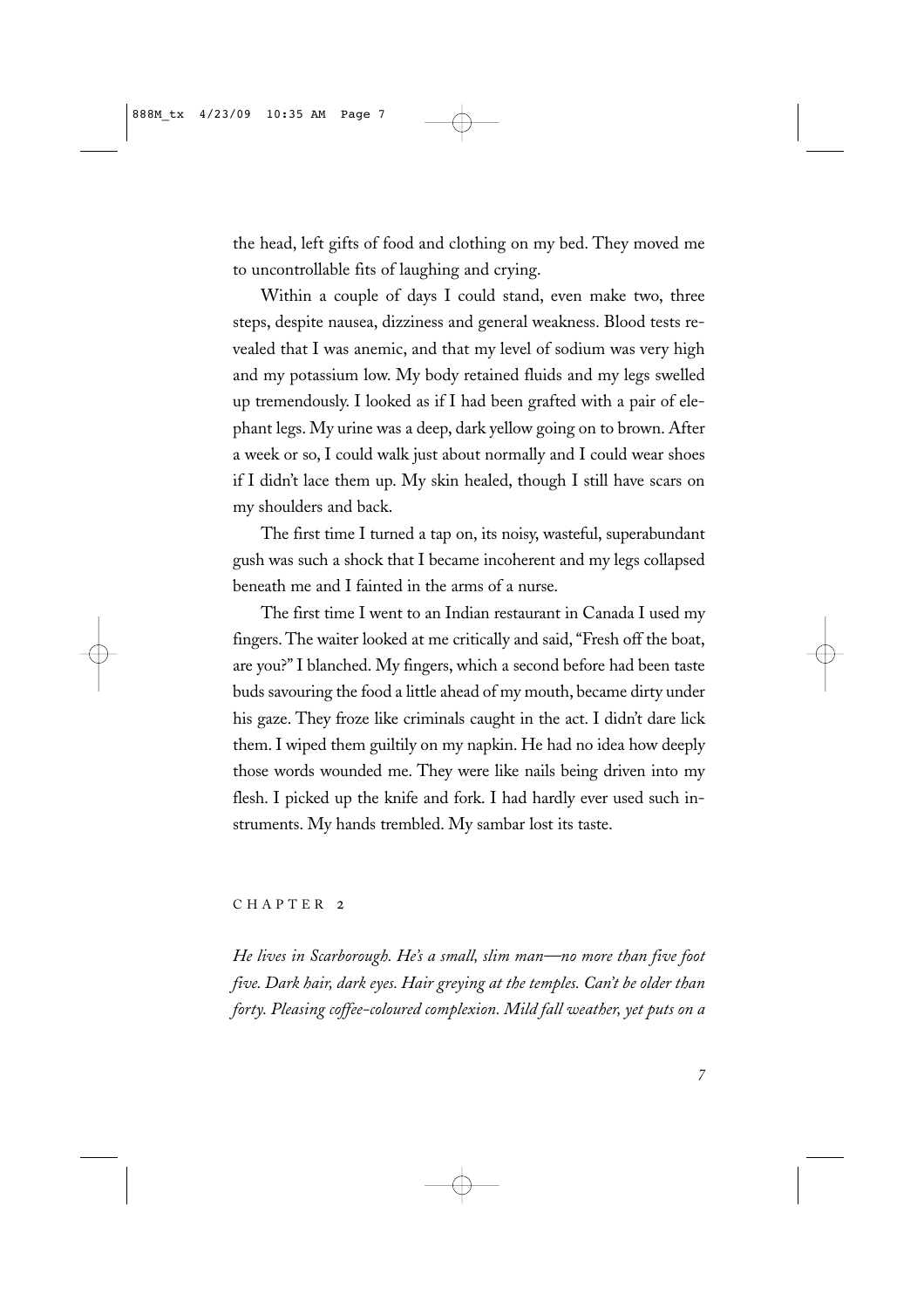*big winter parka with fur-lined hood for the walk to the diner. Expressive face. Speaks quickly, hands flitting about. No small talk. He launches forth.*

### CHAPTER 3

I was named after a swimming pool. Quite peculiar considering my parents never took to water. One of my father's earliest business contacts was Francis Adirubasamy. He became a good friend of the family. I called him Mamaji, *mama* being the Tamil word for *uncle* and *ji* being a suffix used in India to indicate respect and affection. When he was a young man, long before I was born, Mamaji was a champion competitive swimmer, the champion of all South India. He looked the part his whole life. My brother Ravi once told me that when Mamaji was born he didn't want to give up on breathing water and so the doctor, to save his life, had to take him by the feet and swing him above his head round and round.

"It did the trick!" said Ravi, wildly spinning his hand above his head. "He coughed out water and started breathing air, but it forced all his flesh and blood to his upper body. That's why his chest is so thick and his legs are so skinny."

I believed him. (Ravi was a merciless teaser. The first time he called Mamaji "Mr. Fish" to my face I left a banana peel in his bed.) Even in his sixties, when he was a little stooped and a lifetime of counter-obstetric gravity had begun to nudge his flesh downwards, Mamaji swam thirty lengths every morning at the pool of the Aurobindo Ashram.

He tried to teach my parents to swim, but he never got them to go beyond wading up to their knees at the beach and making ludicrous round motions with their arms, which, if they were practising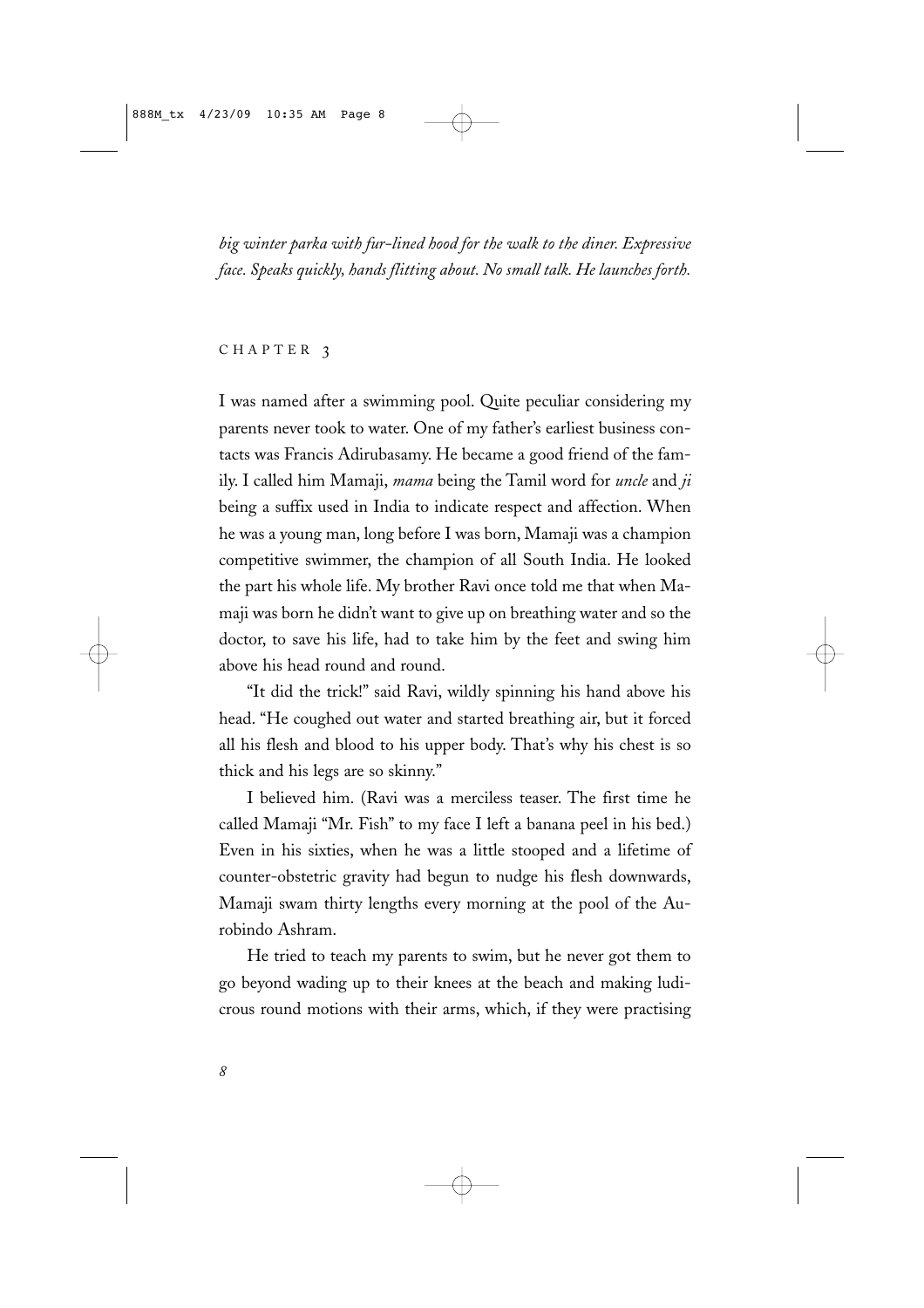the breaststroke, made them look as if they were walking through a jungle, spreading the tall grass ahead of them, or, if it was the front crawl, as if they were running down a hill and flailing their arms so as not to fall. Ravi was just as unenthusiastic.

Mamaji had to wait until I came into the picture to find a willing disciple. The day I came of swimming age, which, to Mother's distress, Mamaji claimed was seven, he brought me down to the beach, spread his arms seaward and said, "This is my gift to you."

"And then he nearly drowned you," claimed Mother.

I remained faithful to my aquatic guru. Under his watchful eye I lay on the beach and fluttered my legs and scratched away at the sand with my hands, turning my head at every stroke to breathe. I must have looked like a child throwing a peculiar, slow-motion tantrum. In the water, as he held me at the surface, I tried my best to swim. It was much more difficult than on land. But Mamaji was patient and encouraging.

When he felt that I had progressed sufficiently, we turned our backs on the laughing and the shouting, the running and the splashing, the blue-green waves and the bubbly surf, and headed for the proper rectangularity and the formal flatness (and the paying admission) of the ashram swimming pool.

I went there with him three times a week throughout my childhood, a Monday, Wednesday, Friday early morning ritual with the clockwork regularity of a good front-crawl stroke. I have vivid memories of this dignified old man stripping down to nakedness next to me, his body slowly emerging as he neatly disposed of each item of clothing, decency being salvaged at the very end by a slight turning away and a magnificent pair of imported athletic bathing trunks. He stood straight and he was ready. It had an epic simplicity. Swimming instruction, which in time became swimming practice, was gruelling,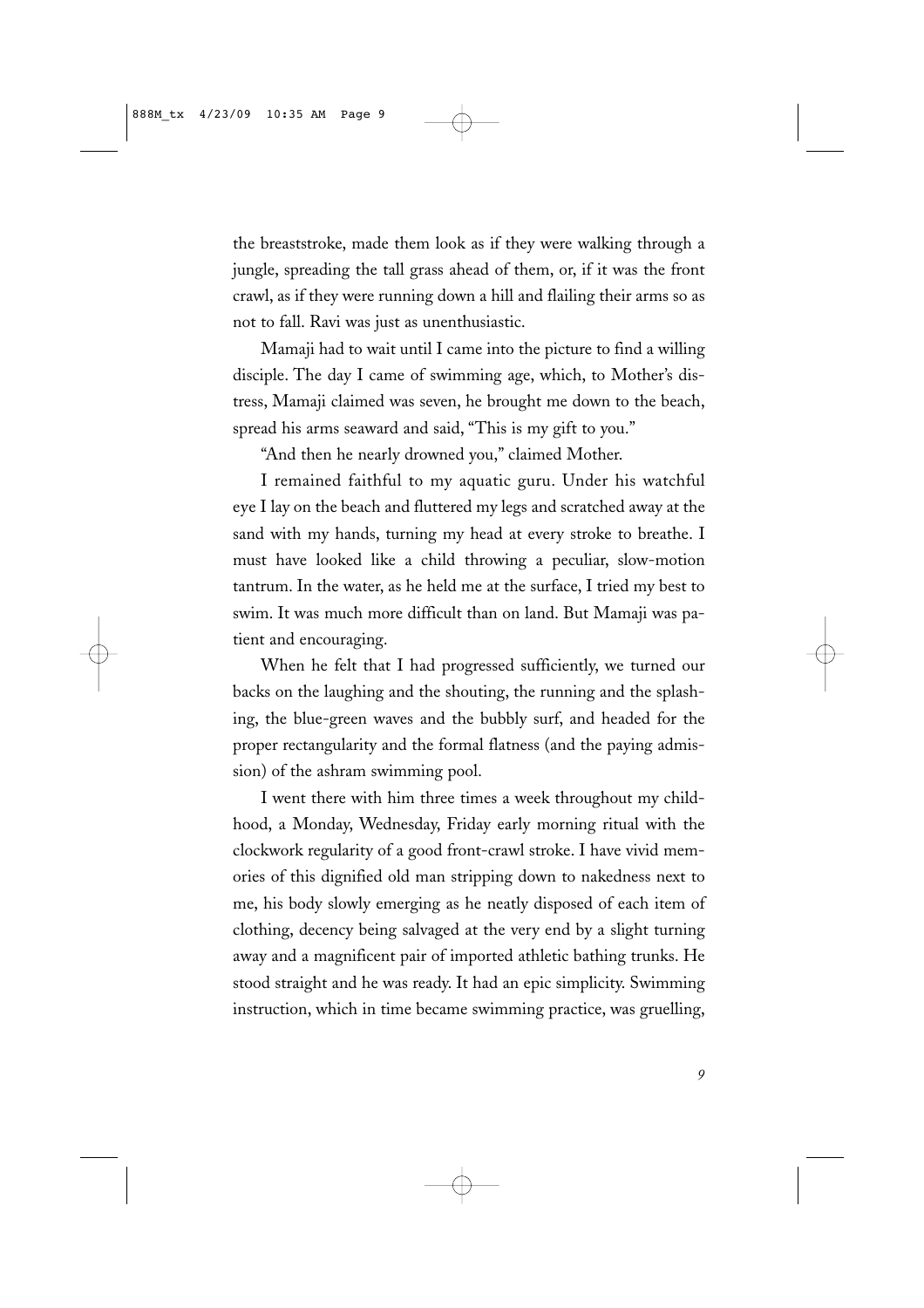but there was the deep pleasure of doing a stroke with increasing ease and speed, over and over, till hypnosis practically, the water turning from molten lead to liquid light.

It was on my own, a guilty pleasure, that I returned to the sea, beckoned by the mighty waves that crashed down and reached for me in humble tidal ripples, gentle lassos that caught their willing Indian boy.

My gift to Mamaji one birthday, I must have been thirteen or so, was two full lengths of credible butterfly. I finished so spent I could hardly wave to him.

Beyond the activity of swimming, there was the talk of it. It was the talk that Father loved. The more vigorously he resisted actually swimming, the more he fancied it. Swim lore was his vacation talk from the workaday talk of running a zoo. Water without a hippopotamus was so much more manageable than water with one.

Mamaji studied in Paris for two years, thanks to the colonial administration. He had the time of his life. This was in the early 1930s, when the French were still trying to make Pondicherry as Gallic as the British were trying to make the rest of India Britannic. I don't recall exactly what Mamaji studied. Something commercial, I suppose. He was a great storyteller, but forget about his studies or the Eiffel Tower or the Louvre or the cafés of the Champs-Elysées. All his stories had to do with swimming pools and swimming competitions. For example, there was the Piscine Deligny, the city's oldest pool, dating back to 1796, an open-air barge moored to the Quai d'Orsay and the venue for the swimming events of the 1900 Olympics. But none of the times were recognized by the International Swimming Federation because the pool was six metres too long. The water in the pool came straight from the Seine, unfiltered and unheated. "It was cold and dirty," said Mamaji. "The water, having crossed all of Paris, came in foul enough. Then people at the pool made it utterly disgusting." In conspiratorial whispers, with shocking details to back up his claim, he assured us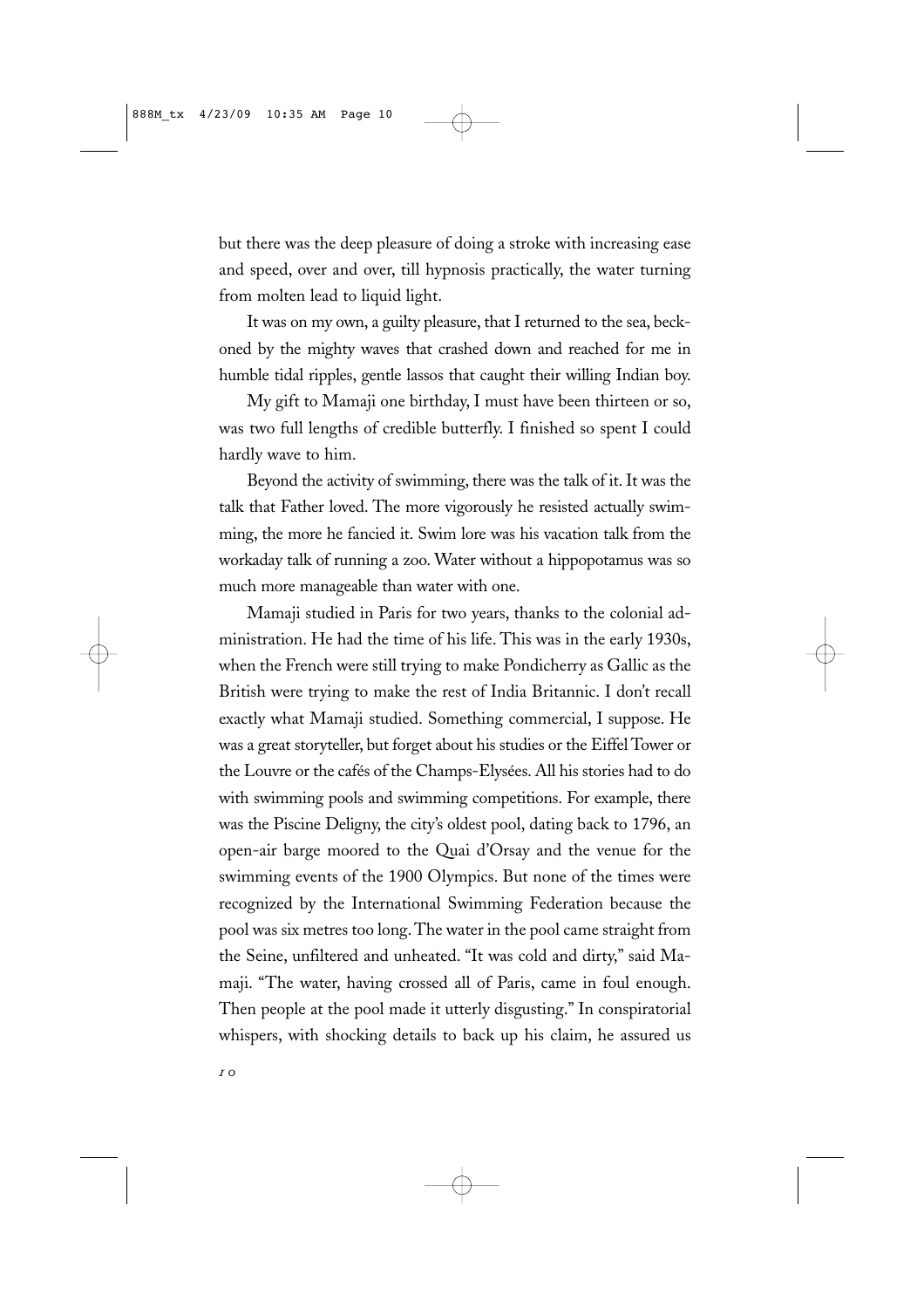that the French had very low standards of personal hygiene. "Deligny was bad enough. Bain Royal, another latrine on the Seine, was worse. At least at Deligny they scooped out the dead fish." Nevertheless, an Olympic pool is an Olympic pool, touched by immortal glory. Though it was a cesspool, Mamaji spoke of Deligny with a fond smile.

One was better off at the Piscines Château-Landon, Rouvet or du boulevard de la Gare. They were indoor pools with roofs, on land and open year-round. Their water was supplied by the condensation from steam engines from nearby factories and so was cleaner and warmer. But these pools were still a bit dingy and tended to be crowded. "There was so much gob and spit floating in the water, I thought I was swimming through jellyfish," chuckled Mamaji.

The Piscines Hébert, Ledru-Rollin and Butte-aux-Cailles were bright, modern, spacious pools fed by artesian wells. They set the standard for excellence in municipal swimming pools. There was the Piscine des Tourelles, of course, the city's other great Olympic pool, inaugurated during the second Paris games, of 1924. And there were still others, many of them.

But no swimming pool in Mamaji's eyes matched the glory of the Piscine Molitor. It was the crowning aquatic glory of Paris, indeed, of the entire civilized world.

"It was a pool the gods would have delighted to swim in. Molitor had the best competitive swimming club in Paris. There were two pools, an indoor and an outdoor. Both were as big as small oceans. The indoor pool always had two lanes reserved for swimmers who wanted to do lengths. The water was so clean and clear you could have used it to make your morning coffee. Wooden changing cabins, blue and white, surrounded the pool on two floors. You could look down and see everyone and everything. The porters who marked your cabin door with chalk to show that it was occupied were limping old men, friendly in an ill-tempered way. No amount of shouting and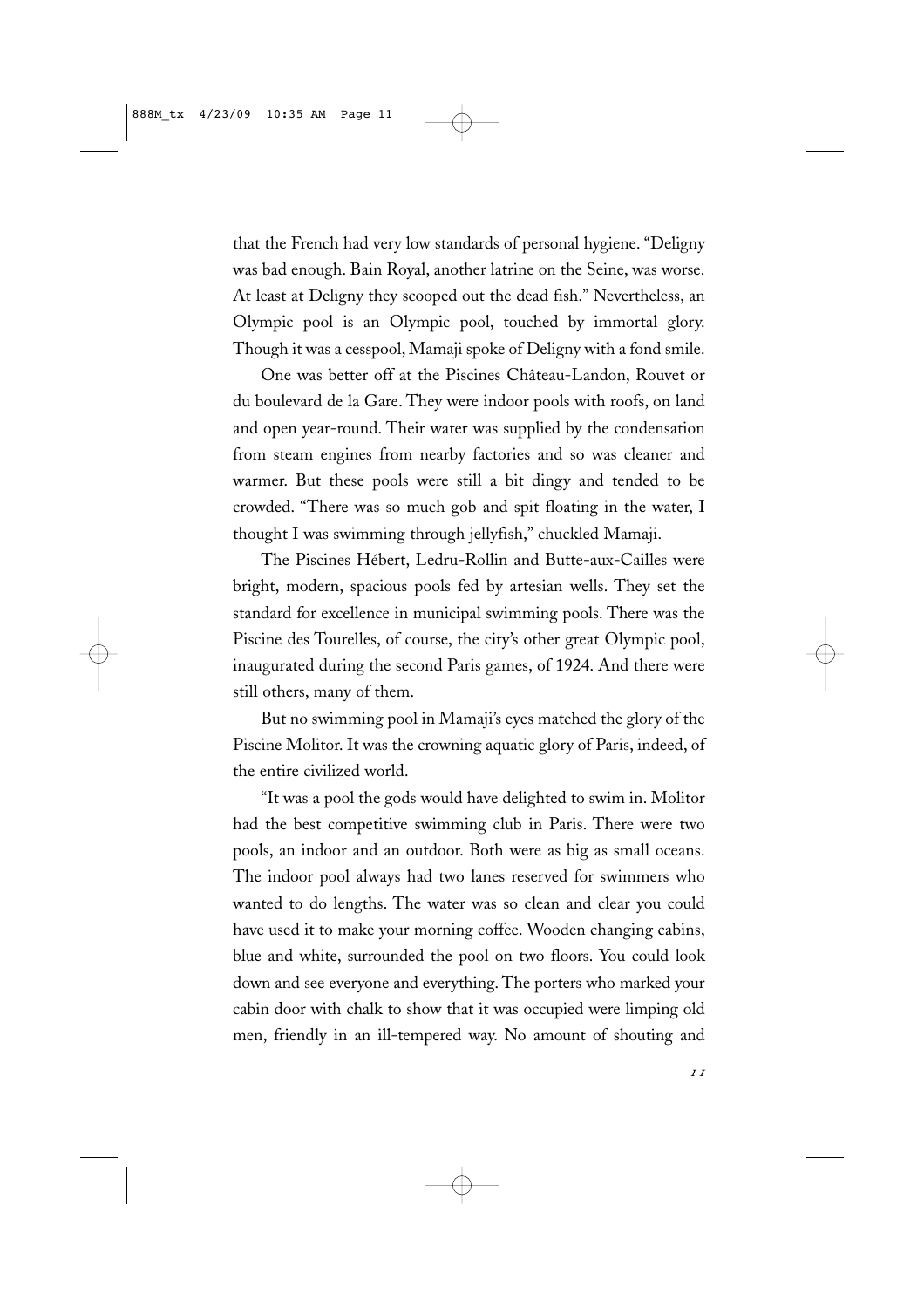tomfoolery ever ruffled them. The showers gushed hot, soothing water. There was a steam room and an exercise room. The outside pool became a skating rink in winter. There was a bar, a cafeteria, a large sunning deck, even two small beaches with real sand. Every bit of tile, brass and wood gleamed. It was—it was . . ."

It was the only pool that made Mamaji fall silent, his memory making too many lengths to mention.

Mamaji remembered, Father dreamed.

That is how I got my name when I entered this world, a last, welcome addition to my family, three years after Ravi: Piscine Molitor Patel.

```
CHAPTER 4
```
Our good old nation was just seven years old as a republic when it became bigger by a small territory. Pondicherry entered the Union of India on November 1, 1954. One civic achievement called for another. A portion of the grounds of the Pondicherry Botanical Garden was made available rent-free for an exciting business opportunity and—lo and behold—India had a brand new zoo, designed and run according to the most modern, biologically sound principles.

It was a huge zoo, spread over numberless acres, big enough to require a train to explore it, though it seemed to get smaller as I grew older, train included. Now it's so small it fits in my head. You must imagine a hot and humid place, bathed in sunshine and bright colours. The riot of flowers is incessant. There are trees, shrubs and climbing plants in profusion—peepuls, gulmohurs, flames of the forest, red silk cottons, jacarandas, mangoes, jackfruits and many others that would remain unknown to you if they didn't have neat labels at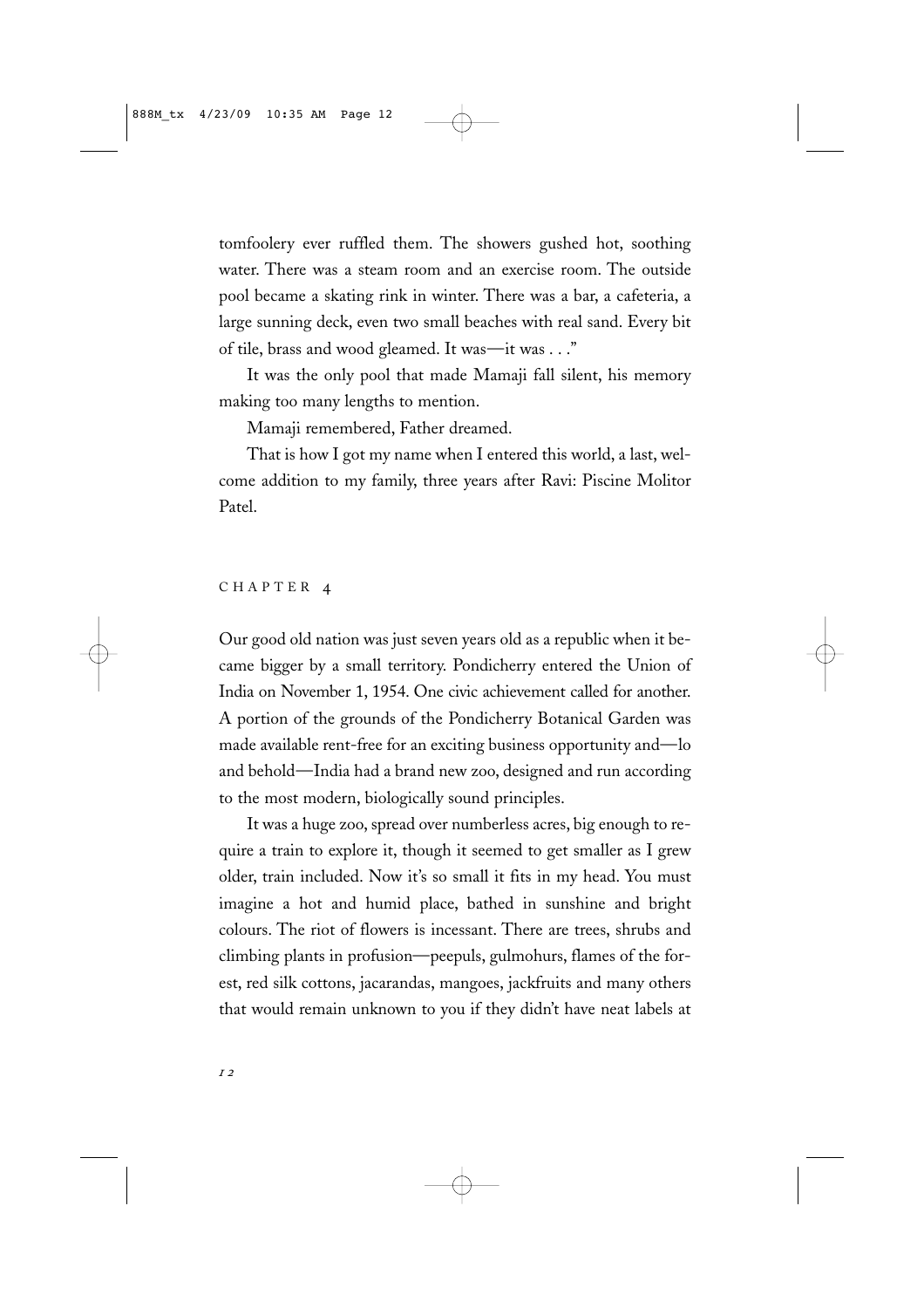their feet. There are benches. On these benches you see men sleeping, stretched out, or couples sitting, young couples, who steal glances at each other shyly and whose hands flutter in the air, happening to touch. Suddenly, amidst the tall and slim trees up ahead, you notice two giraffes quietly observing you. The sight is not the last of your surprises. The next moment you are startled by a furious outburst coming from a great troupe of monkeys, only outdone in volume by the shrill cries of strange birds. You come to a turnstile. You distractedly pay a small sum of money. You move on. You see a low wall. What can you expect beyond a low wall? Certainly not a shallow pit with two mighty Indian rhinoceros. But that is what you find. And when you turn your head you see the elephant that was there all along, so big you didn't notice it. And in the pond you realize those are hippopotamuses floating in the water. The more you look, the more you see. You are in Zootown!

Before moving to Pondicherry, Father ran a large hotel in Madras. An abiding interest in animals led him to the zoo business. A natural transition, you might think, from hotelkeeping to zookeeping. Not so. In many ways, running a zoo is a hotelkeeper's worst nightmare. Consider: the guests never leave their rooms; they expect not only lodging but full board; they receive a constant flow of visitors, some of whom are noisy and unruly. One has to wait until they saunter to their balconies, so to speak, before one can clean their rooms, and then one has to wait until they tire of the view and return to their rooms before one can clean their balconies; and there is much cleaning to do, for the guests are as unhygienic as alcoholics. Each guest is very particular about his or her diet, constantly complains about the slowness of the service, and never, ever tips. To speak frankly, many are sexual deviants, either terribly repressed and subject to explosions of frenzied lasciviousness or openly depraved, in either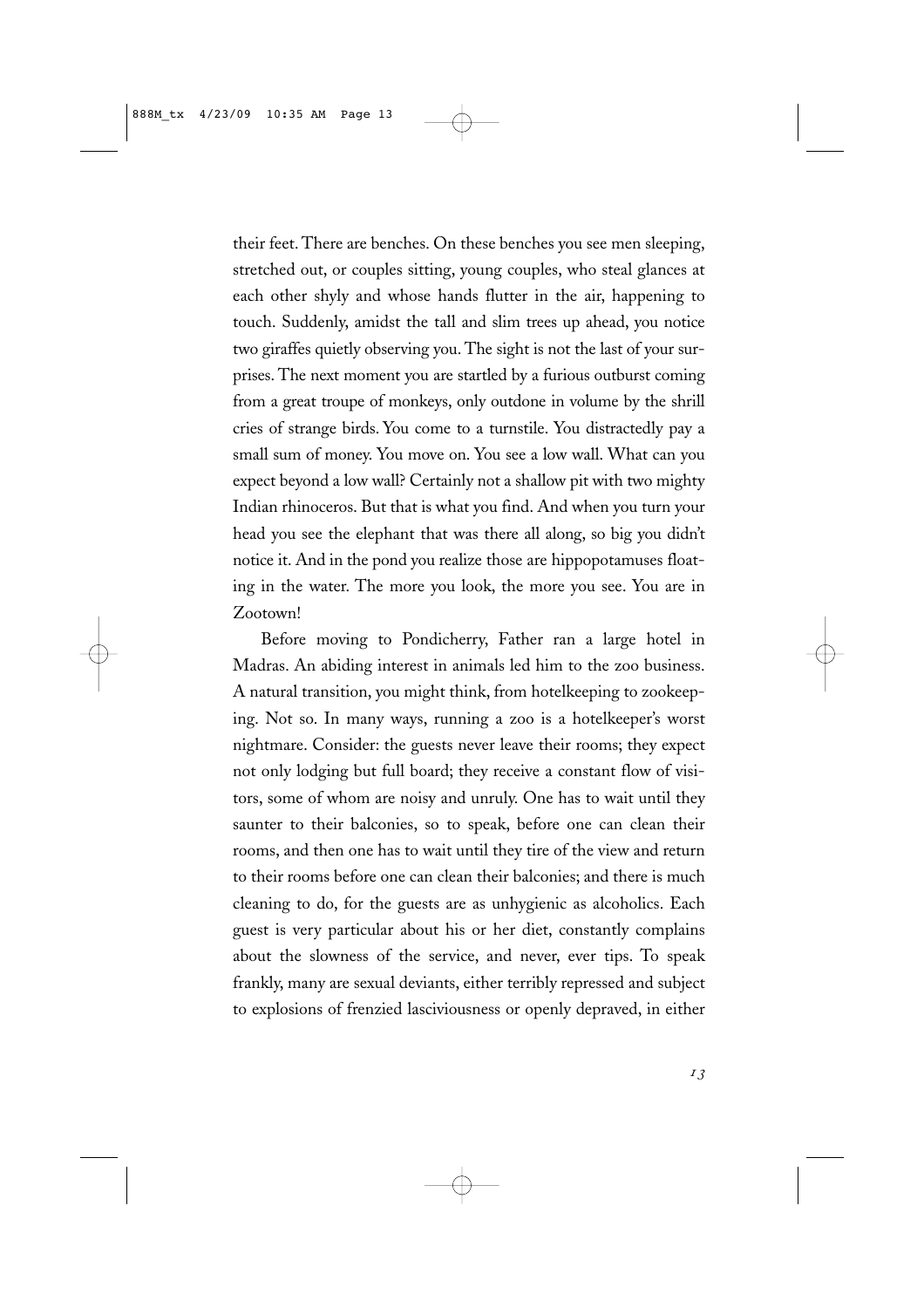case regularly affronting management with gross outrages of free sex and incest. Are these the sorts of guests you would want to welcome to your inn? The Pondicherry Zoo was the source of some pleasure and many headaches for Mr. Santosh Patel, founder, owner, director, head of a staff of fifty-three, and my father.

To me, it was paradise on earth. I have nothing but the fondest memories of growing up in a zoo. I lived the life of a prince. What maharaja's son had such vast, luxuriant grounds to play about? What palace had such a menagerie? My alarm clock during my childhood was a pride of lions. They were no Swiss clocks, but the lions could be counted upon to roar their heads off between fivethirty and six every morning. Breakfast was punctuated by the shrieks and cries of howler monkeys, hill mynahs and Moluccan cockatoos. I left for school under the benevolent gaze not only of Mother but also of bright-eyed otters and burly American bison and stretching and yawning orang-utans. I looked up as I ran under some trees, otherwise peafowl might excrete on me. Better to go by the trees that sheltered the large colonies of fruit bats; the only assault there at that early hour was the bats' discordant concerts of squeaking and chattering. On my way out I might stop by the terraria to look at some shiny frogs glazed bright, bright green, or yellow and deep blue, or brown and pale green. Or it might be birds that caught my attention: pink flamingoes or black swans or one-wattled cassowaries, or something smaller, silver diamond doves, Cape glossy starlings, peach-faced lovebirds, Nanday conures, orange-fronted parakeets. Not likely that the elephants, the seals, the big cats or the bears would be up and doing, but the baboons, the macaques, the mangabeys, the gibbons, the deer, the tapirs, the llamas, the giraffes, the mongooses were early risers. Every morning before I was out the main gate I had one last impression that was both ordinary and unforgettable: a pyramid of turtles; the irides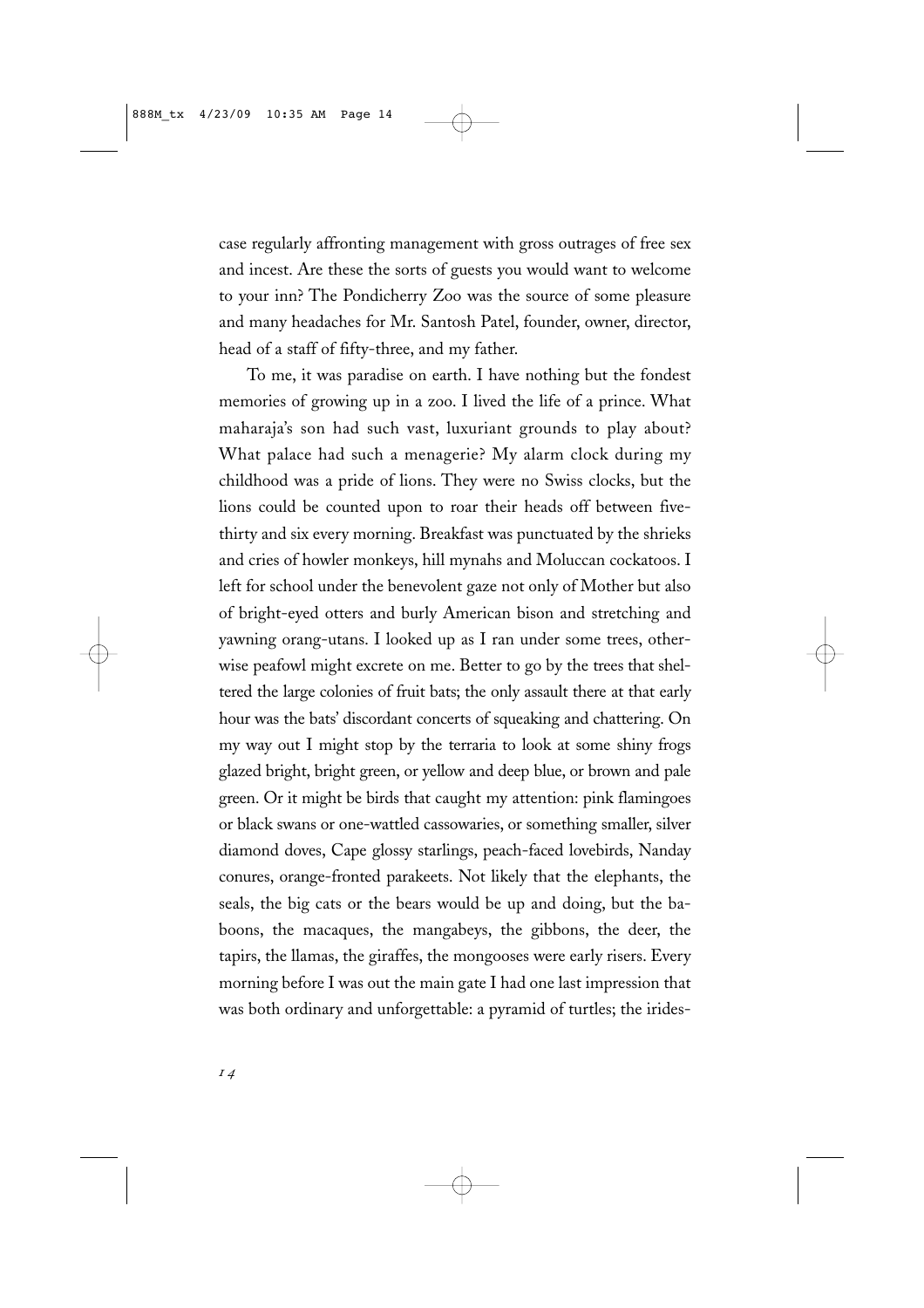cent snout of a mandrill; the stately silence of a giraffe; the obese, yellow open mouth of a hippo; the beak-and-claw climbing of a macaw parrot up a wire fence; the greeting claps of a shoebill's bill; the senile, lecherous expression of a camel. And all these riches were had quickly, as I hurried to school. It was after school that I discovered in a leisurely way what it's like to have an elephant search your clothes in the friendly hope of finding a hidden nut, or an orang-utan pick through your hair for tick snacks, its wheeze of disappointment at what an empty pantry your head is. I wish I could convey the perfection of a seal slipping into water or a spider monkey swinging from point to point or a lion merely turning its head. But language founders in such seas. Better to picture it in your head if you want to feel it.

In zoos, as in nature, the best times to visit are sunrise and sunset. That is when most animals come to life. They stir and leave their shelter and tiptoe to the water's edge. They show their raiments. They sing their songs. They turn to each other and perform their rites. The reward for the watching eye and the listening ear is great. I spent more hours than I can count a quiet witness to the highly mannered, manifold expressions of life that grace our planet. It is something so bright, loud, weird and delicate as to stupefy the senses.

I have heard nearly as much nonsense about zoos as I have about God and religion. Well-meaning but misinformed people think animals in the wild are "happy" because they are "free". These people usually have a large, handsome predator in mind, a lion or a cheetah (the life of a gnu or of an aardvark is rarely exalted). They imagine this wild animal roaming about the savannah on digestive walks after eating a prey that accepted its lot piously, or going for callisthenic runs to stay slim after overindulging. They imagine this animal overseeing its offspring proudly and tenderly, the whole family watching the setting of the sun from the limbs of trees with sighs of pleasure. The life of the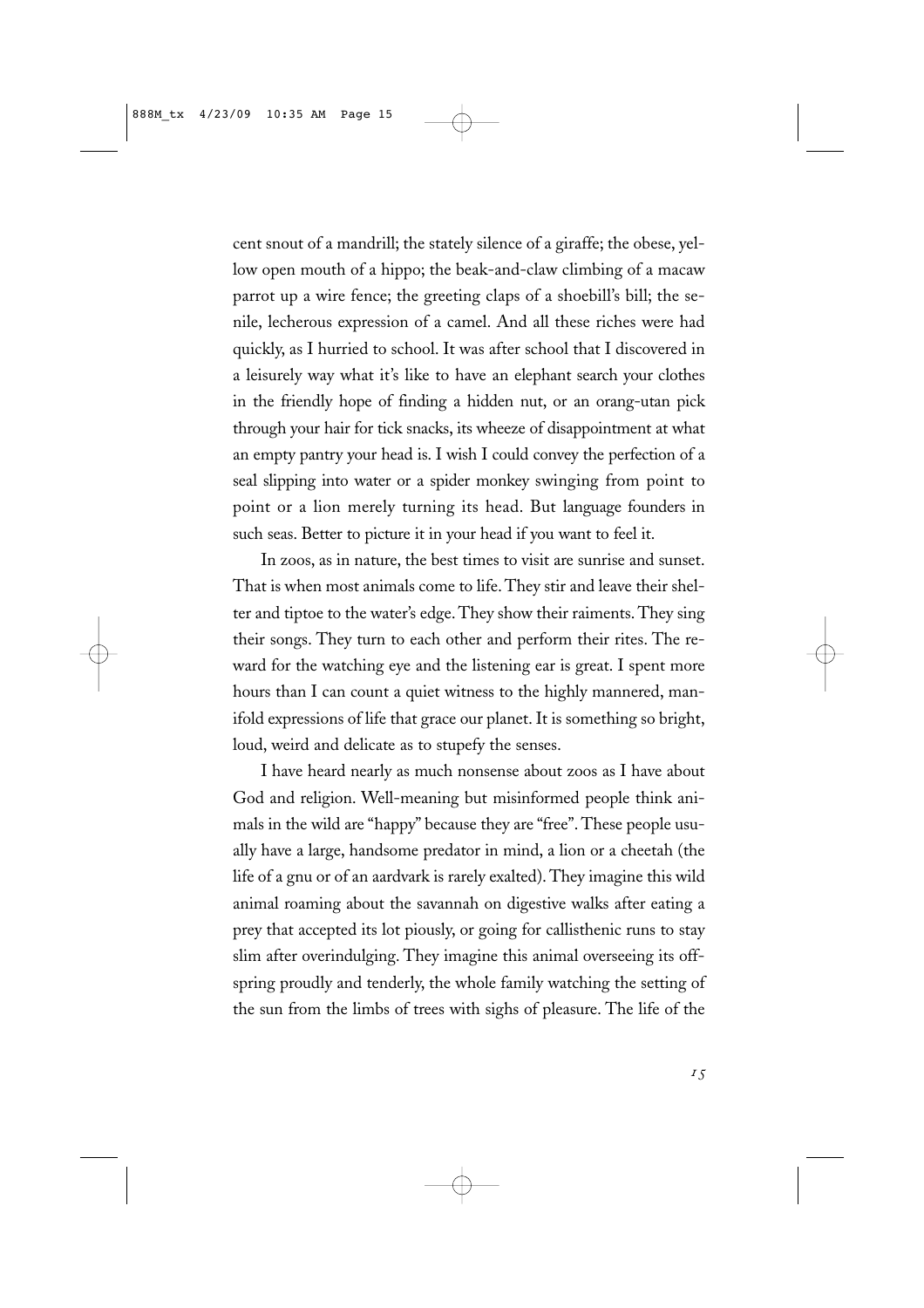wild animal is simple, noble and meaningful, they imagine. Then it is captured by wicked men and thrown into tiny jails. Its "happiness" is dashed. It yearns mightily for "freedom" and does all it can to escape. Being denied its "freedom" for too long, the animal becomes a shadow of itself, its spirit broken. So some people imagine.

This is not the way it is.

Animals in the wild lead lives of compulsion and necessity within an unforgiving social hierarchy in an environment where the supply of fear is high and the supply of food low and where territory must constantly be defended and parasites forever endured. What is the meaning of freedom in such a context? Animals in the wild are, in practice, free neither in space nor in time, nor in their personal relations. In theory—that is, as a simple physical possibility—an animal could pick up and go, flaunting all the social conventions and boundaries proper to its species. But such an event is less likely to happen than for a member of our own species, say a shopkeeper with all the usual ties to family, to friends, to society—to drop everything and walk away from his life with only the spare change in his pockets and the clothes on his frame. If a man, boldest and most intelligent of creatures, won't wander from place to place, a stranger to all, beholden to none, why would an animal, which is by temperament far more conservative? For that is what animals are, conservative, one might even say reactionary. The smallest changes can upset them. They want things to be just so, day after day, month after month. Surprises are highly disagreeable to them. You see this in their spatial relations. An animal inhabits its space, whether in a zoo or in the wild, in the same way chess pieces move about a chessboard—significantly. There is no more happenstance, no more "freedom", involved in the whereabouts of a lizard or a bear or a deer than in the location of a knight on a chessboard. Both speak of pattern and purpose. In the wild, animals stick to the same paths for the same pressing reasons, season after season. In a zoo, if an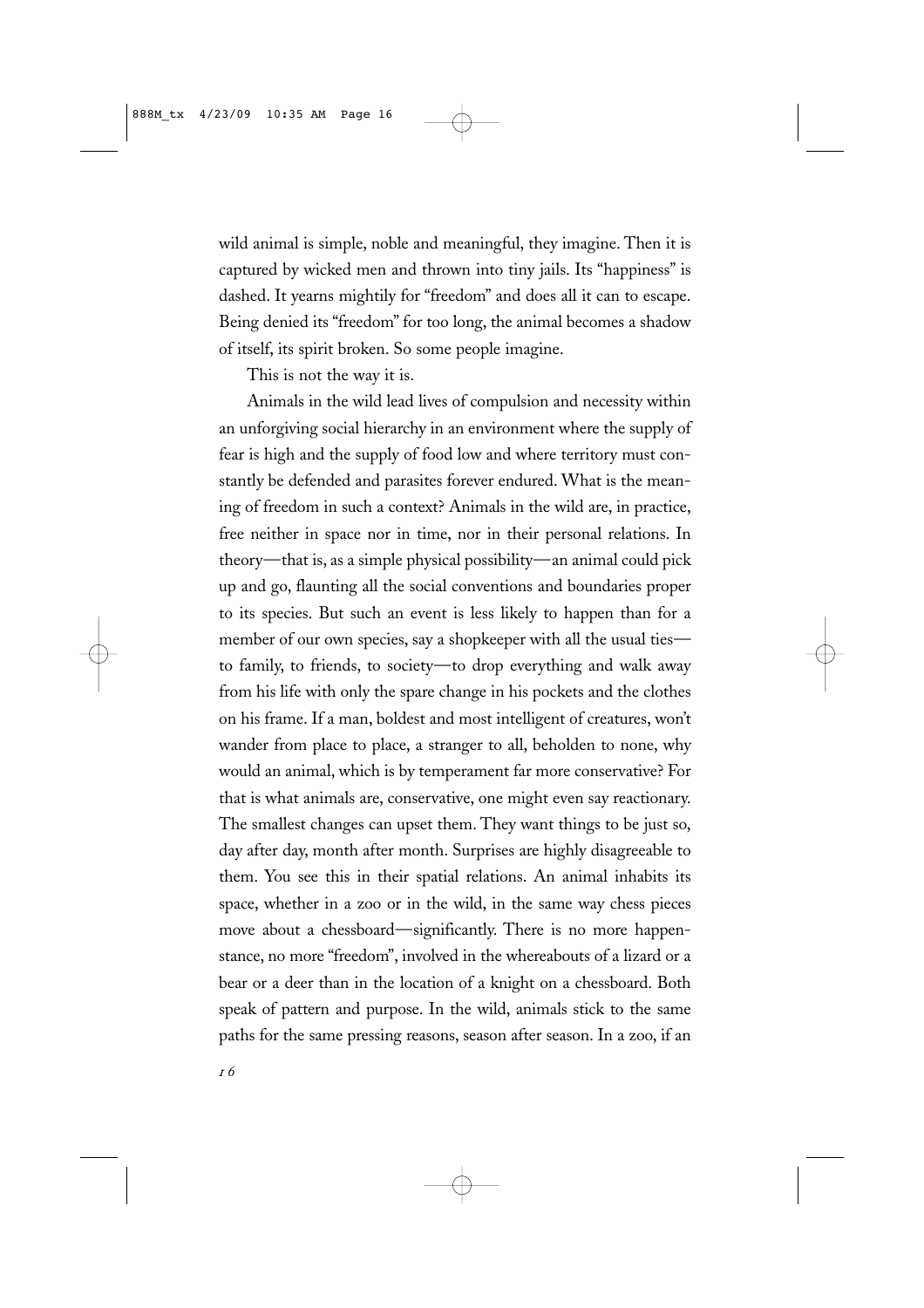animal is not in its normal place in its regular posture at the usual hour, it means something. It may be the reflection of nothing more than a minor change in the environment. A coiled hose left out by a keeper has made a menacing impression. A puddle has formed that bothers the animal. A ladder is making a shadow. But it could mean something more. At its worst, it could be that most dreaded thing to a zoo director: a *symptom*, a herald of trouble to come, a reason to inspect the dung, to cross-examine the keeper, to summon the vet. All this because a stork is not standing where it usually stands!

But let me pursue for a moment only one aspect of the question.

If you went to a home, kicked down the front door, chased the people who lived there out into the street and said, "Go! You are free! Free as a bird! Go! Go!"—do you think they would shout and dance for joy? They wouldn't. Birds are not free. The people you've just evicted would sputter, "With what right do you throw us out? This is our home. We own it. We have lived here for years. We're calling the police, you scoundrel."

Don't we say, "There's no place like home"? That's certainly what animals feel. Animals are territorial.That is the key to their minds. Only a familiar territory will allow them to fulfill the two relentless imperatives of the wild: the avoidance of enemies and the getting of food and water. A biologically sound zoo enclosure—whether cage, pit, moated island, corral, terrarium, aviary or aquarium—is just another territory, peculiar only in its size and in its proximity to human territory. That it is so much smaller than what it would be in nature stands to reason.Territories in the wild are large not as a matter of taste but of necessity. In a zoo, we do for animals what we have done for ourselves with houses: we bring together in a small space what in the wild is spread out. Whereas before for us the cave was here, the river over there, the hunting grounds a mile that way, the lookout next to it, the berries somewhere else—all of them infested with lions, snakes, ants, leeches and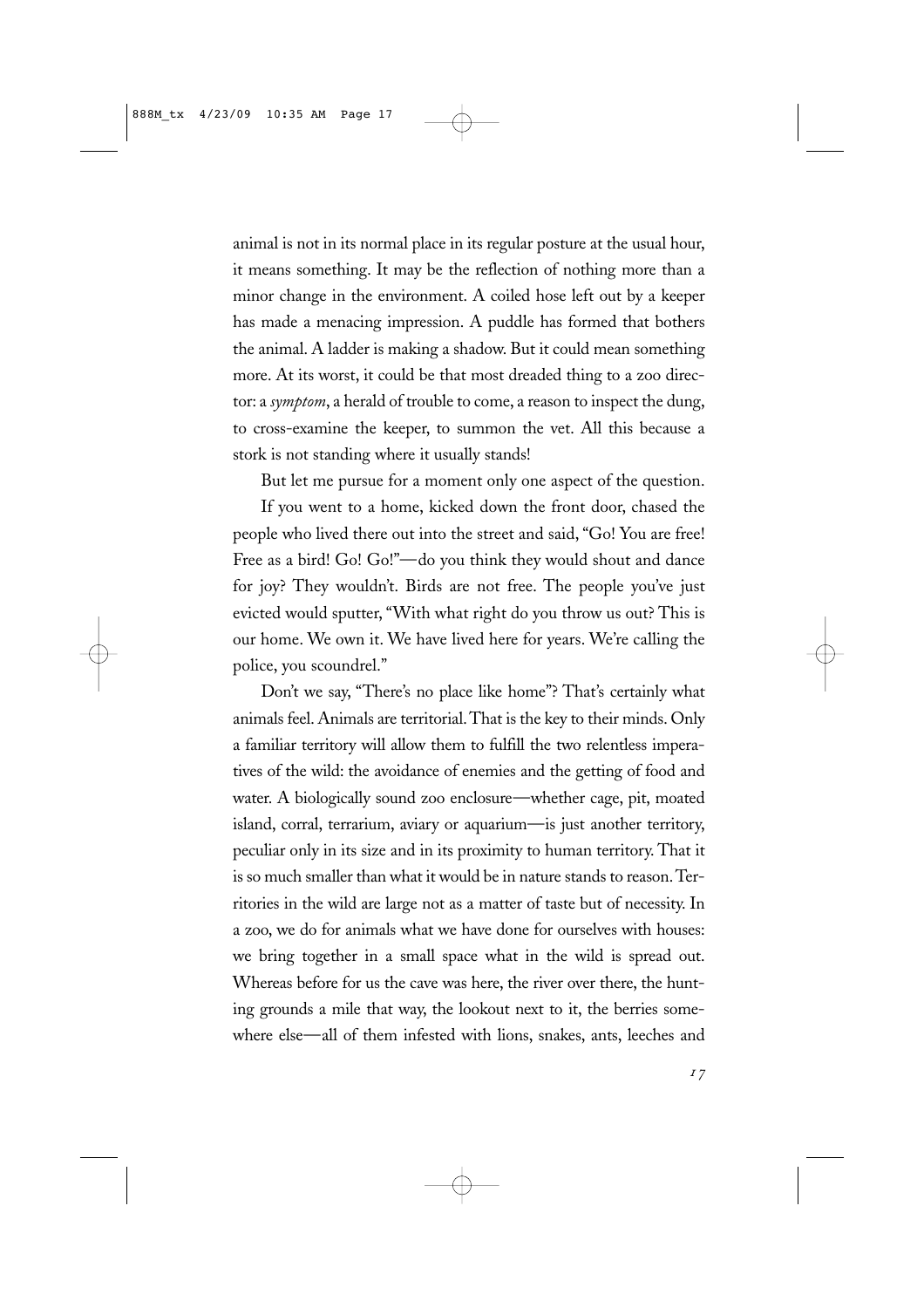poison ivy—now the river flows through taps at hand's reach and we can wash next to where we sleep, we can eat where we have cooked, and we can surround the whole with a protective wall and keep it clean and warm. A house is a compressed territory where our basic needs can be fulfilled close by and safely. A sound zoo enclosure is the equivalent for an animal (with the noteworthy absence of a fireplace or the like, present in every human habitation). Finding within it all the places it needs—a lookout, a place for resting, for eating and drinking, for bathing, for grooming, etc.—and finding that there is no need to go hunting, food appearing six days a week, an animal will take possession of its zoo space in the same way it would lay claim to a new space in the wild, exploring it and marking it out in the normal ways of its species, with sprays of urine perhaps. Once this moving-in ritual is done and the animal has settled, it will not feel like a nervous tenant, and even less like a prisoner, but rather like a landholder, and it will behave in the same way within its enclosure as it would in its territory in the wild, including defending it tooth and nail should it be invaded. Such an enclosure is subjectively neither better nor worse for an animal than its condition in the wild; so long as it fulfills the animal's needs, a territory, natural or constructed, simply *is*, without judgment, a given, like the spots on a leopard. One might even argue that if an animal could choose with intelligence, it would opt for living in a zoo, since the major difference between a zoo and the wild is the absence of parasites and enemies and the abundance of food in the first, and their respective abundance and scarcity in the second. Think about it yourself. Would you rather be put up at the Ritz with free room service and unlimited access to a doctor or be homeless without a soul to care for you? But animals are incapable of such discernment. Within the limits of their nature, they make do with what they have.

A good zoo is a place of carefully worked-out coincidence: exactly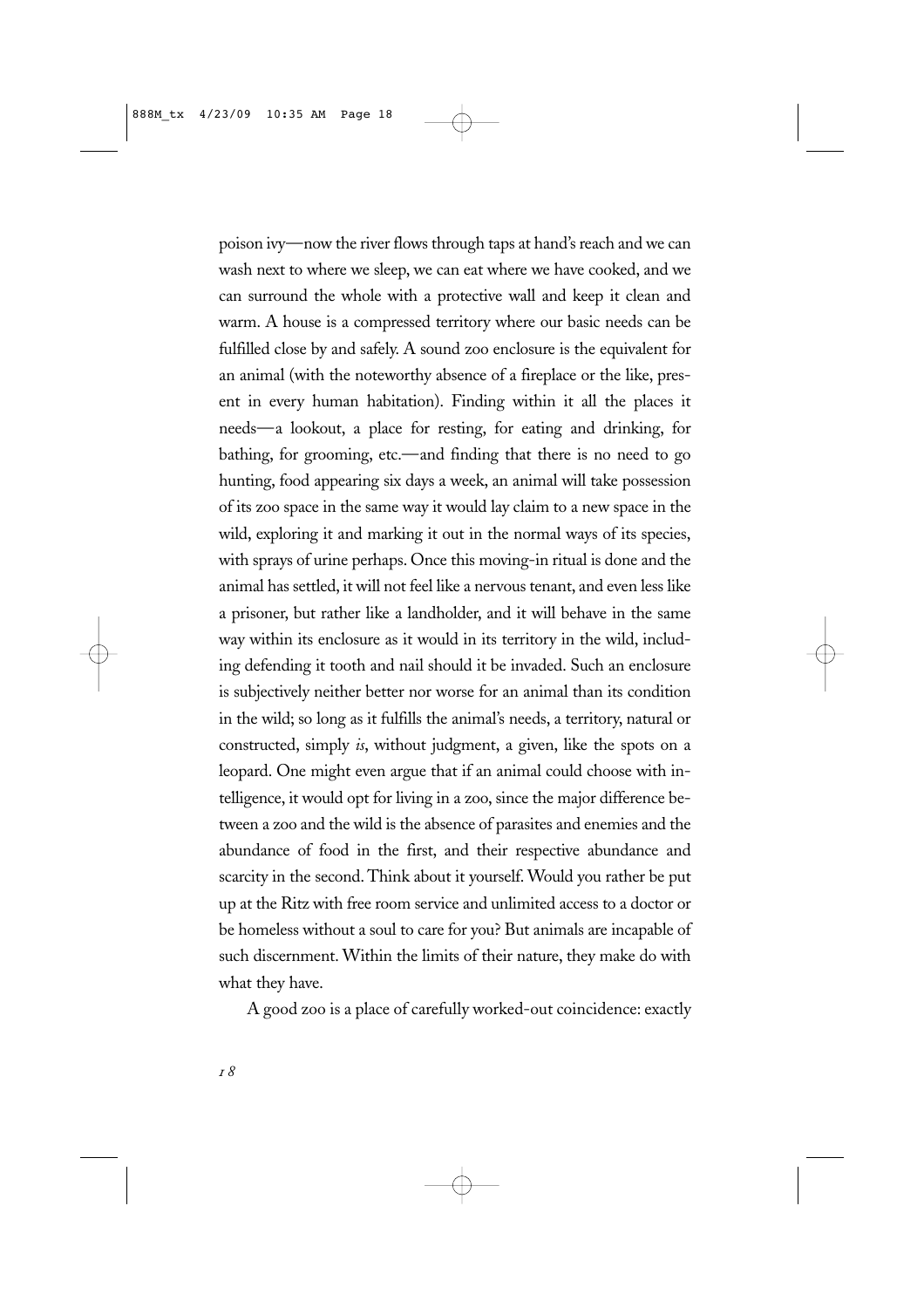where an animal says to us, "Stay out!" with its urine or other secretion, we say to it, "Stay in!" with our barriers. Under such conditions of diplomatic peace, all animals are content and we can relax and have a look at each other.

In the literature can be found legions of examples of animals that could escape but did not, or did and returned. There is the case of the chimpanzee whose cage door was left unlocked and had swung open. Increasingly anxious, the chimp began to shriek and to slam the door shut repeatedly—with a deafening clang each time—until the keeper, notified by a visitor, hurried over to remedy the situation. A herd of roe-deer in a European zoo stepped out of their corral when the gate was left open. Frightened by visitors, the deer bolted for the nearby forest, which had its own herd of wild roe-deer and could support more. Nonetheless, the zoo roe-deer quickly returned to their corral. In another zoo a worker was walking to his work site at an early hour, carrying planks of wood, when, to his horror, a bear emerged from the morning mist, heading straight for him at a confident pace. The man dropped the planks and ran for his life. The zoo staff immediately started searching for the escaped bear. They found it back in its enclosure, having climbed down into its pit the way it had climbed out, by way of a tree that had fallen over. It was thought that the noise of the planks of wood falling to the ground had frightened it.

But I don't insist. I don't mean to defend zoos. Close them all down if you want (and let us hope that what wildlife remains can survive in what is left of the natural world). I know zoos are no longer in people's good graces. Religion faces the same problem. Certain illusions about freedom plague them both.

The Pondicherry Zoo doesn't exist any more. Its pits are filled in, the cages torn down. I explore it now in the only place left for it, my memory.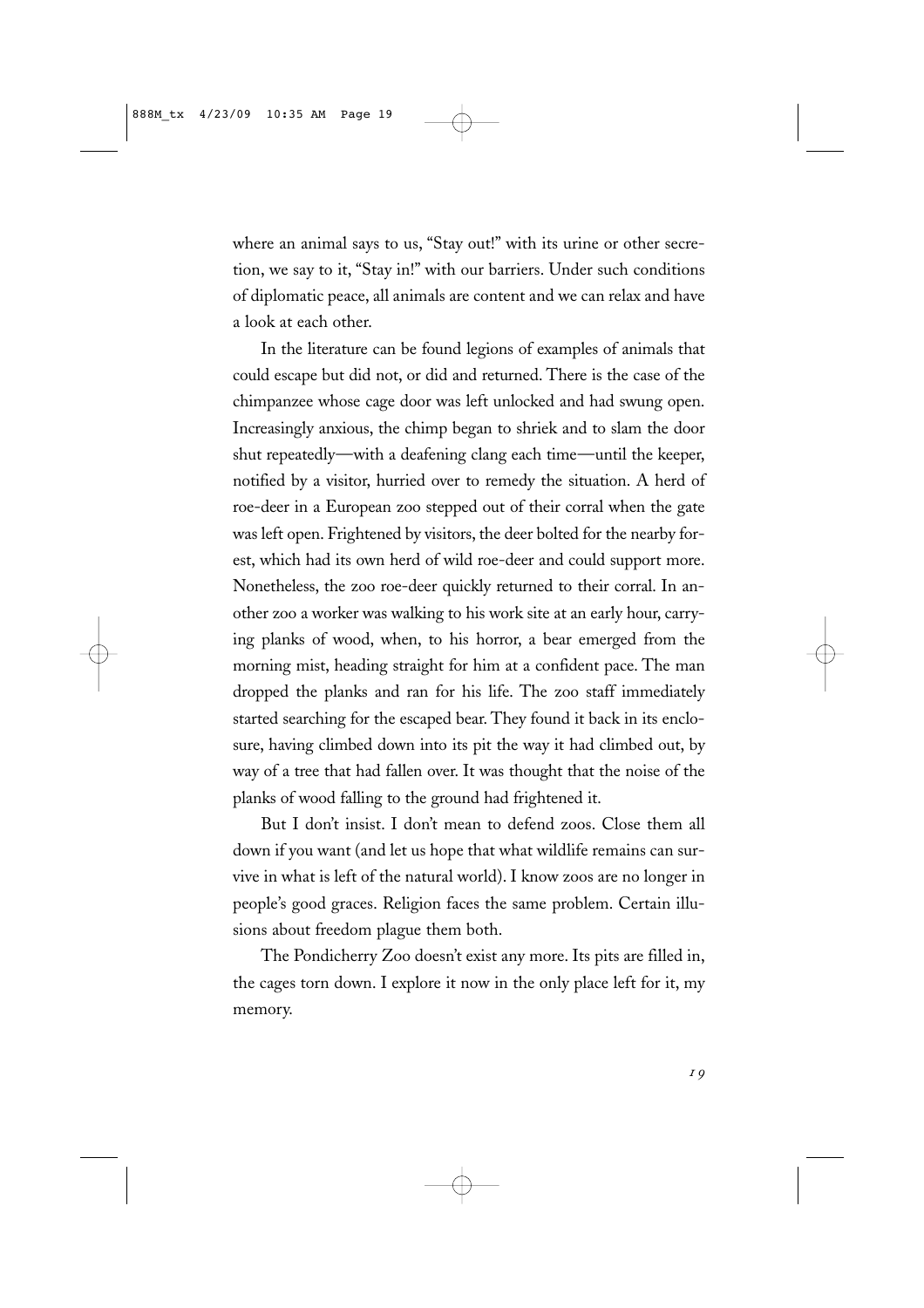My name isn't the end of the story about my name. When your name is Bob no one asks you, "How do you spell that?" Not so with Piscine Molitor Patel.

Some thought it was P. Singh and that I was a Sikh, and they wondered why I wasn't wearing a turban.

In my university days I visited Montreal once with some friends. It fell to me to order pizzas one night. I couldn't bear to have yet another French speaker guffawing at my name, so when the man on the phone asked, "Can I 'ave your name?" I said, "I am who I am." Half an hour later two pizzas arrived for "Ian Hoolihan".

It is true that those we meet can change us, sometimes so profoundly that we are not the same afterwards, even unto our names. Witness Simon who is called Peter, Matthew also known as Levi, Nathaniel who is also Bartholomew, Judas, not Iscariot, who took the name Thaddeus, Simeon who went by Niger, Saul who became Paul.

My Roman soldier stood in the schoolyard one morning when I was twelve. I had just arrived. He saw me and a flash of evil genius lit up his dull mind. He raised his arm, pointed at me and shouted, "It's *Pissing* Patel!"

In a second everyone was laughing. It fell away as we filed into the class. I walked in last, wearing my crown of thorns.

The cruelty of children comes as news to no one. The words would waft across the yard to my ears, unprovoked, uncalled for:"Where's Pissing? I've got to go." Or: "You're facing the wall. Are you Pissing?" Or something of the sort. I would freeze or, the contrary, pursue my activity, pretending not to have heard. The sound would disappear, but the hurt would linger, like the smell of piss long after it has evaporated.

Teachers started doing it too. It was the heat. As the day wore on,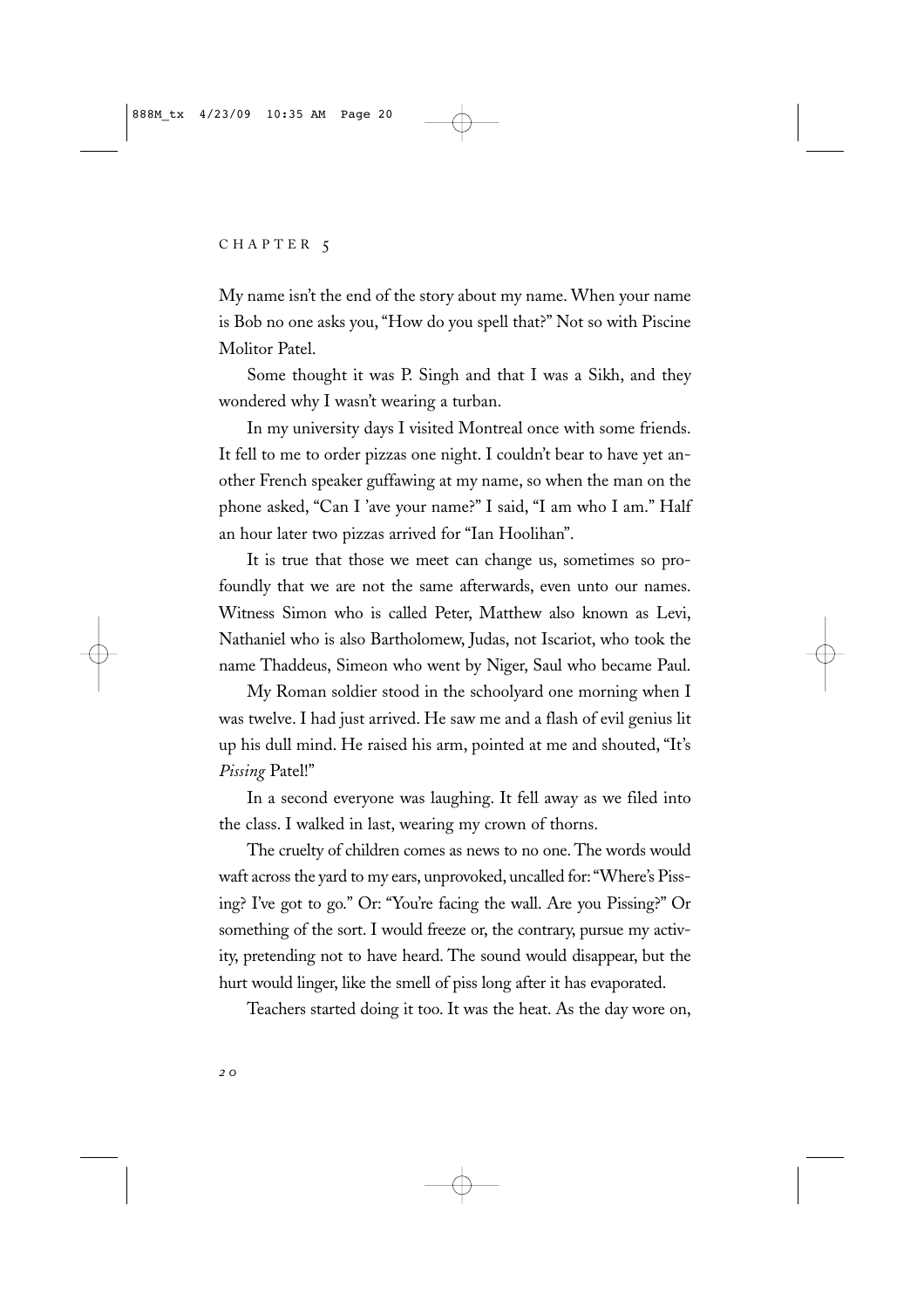the geography lesson, which in the morning had been as compact as an oasis, started to stretch out like the Thar Desert; the history lesson, so alive when the day was young, became parched and dusty; the mathematics lesson, so precise at first, became muddled. In their afternoon fatigue, as they wiped their foreheads and the backs of their necks with their handkerchiefs, without meaning to offend or get a laugh, even teachers forgot the fresh aquatic promise of my name and distorted it in a shameful way. By nearly imperceptible modulations I could hear the change. It was as if their tongues were charioteers driving wild horses. They could manage well enough the first syllable, the *Pea*, but eventually the heat was too much and they lost control of their frothy-mouthed steeds and could no longer rein them in for the climb to the second syllable, the *seen*. Instead they plunged hell-bent into *sing*, and next time round, all was lost. My hand would be up to give an answer, and I would be acknowledged with a "Yes, Pissing." Often the teacher wouldn't realize what he had just called me. He would look at me wearily after a moment, wondering why I wasn't coming out with the answer. And sometimes the class, as beaten down by the heat as he was, wouldn't react either. Not a snicker or a smile. But I always heard the slur.

I spent my last year at St. Joseph's School feeling like the persecuted prophet Muhammad in Mecca, peace be upon him. But just as he planned his flight to Medina, the Hejira that would mark the beginning of Muslim time, I planned my escape and the beginning of a new time for me.

After St. Joseph's, I went to Petit Séminaire, the best private English-medium secondary school in Pondicherry. Ravi was already there, and like all younger brothers, I would suffer from following in the footsteps of a popular older sibling. He was the athlete of his generation at Petit Séminaire, a fearsome bowler and a powerful batter, the captain of the town's best cricket team, our very own Kapil Dev.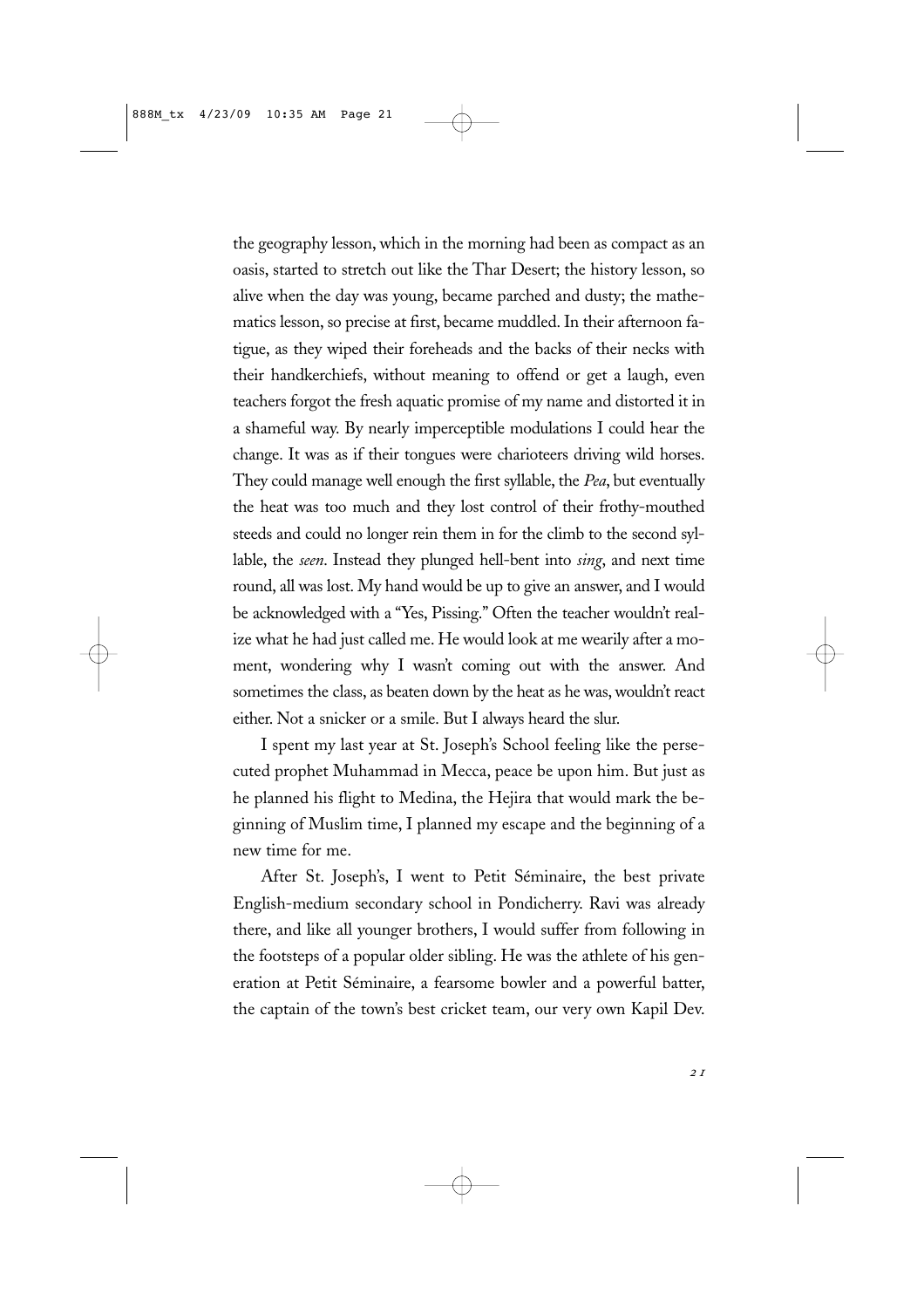That I was a swimmer made no waves; it seems to be a law of human nature that those who live by the sea are suspicious of swimmers, just as those who live in the mountains are suspicious of mountain climbers. But following in someone's shadow wasn't my escape, though I would have taken any name over "Pissing", even "Ravi's brother". I had a better plan than that.

I put it to execution on the very first day of school, in the very first class. Around me were other alumni of St. Joseph's. The class started the way all new classes start, with the stating of names. We called them out from our desks in the order in which we happened to be sitting.

"Ganapathy Kumar," said Ganapathy Kumar.

"Vipin Nath," said Vipin Nath.

"Shamshool Hudha," said Shamshool Hudha.

"Peter Dharmaraj," said Peter Dharmaraj.

Each name elicited a tick on a list and a brief mnemonic stare from the teacher. I was terribly nervous.

"Ajith Giadson," said Ajith Giadson, four desks away . . .

"Sampath Saroja," said Sampath Saroja, three away . . .

"Stanley Kumar," said Stanley Kumar, two away . . .

"Sylvester Naveen," said Sylvester Naveen, right in front of me.

It was my turn. Time to put down Satan. Medina, here I come.

I got up from my desk and hurried to the blackboard. Before the teacher could say a word, I picked up a piece of chalk and said as I wrote:

# My name is

## Piscine Molitor Patel,

known to all as

—I double underlined the first two letters of my given name—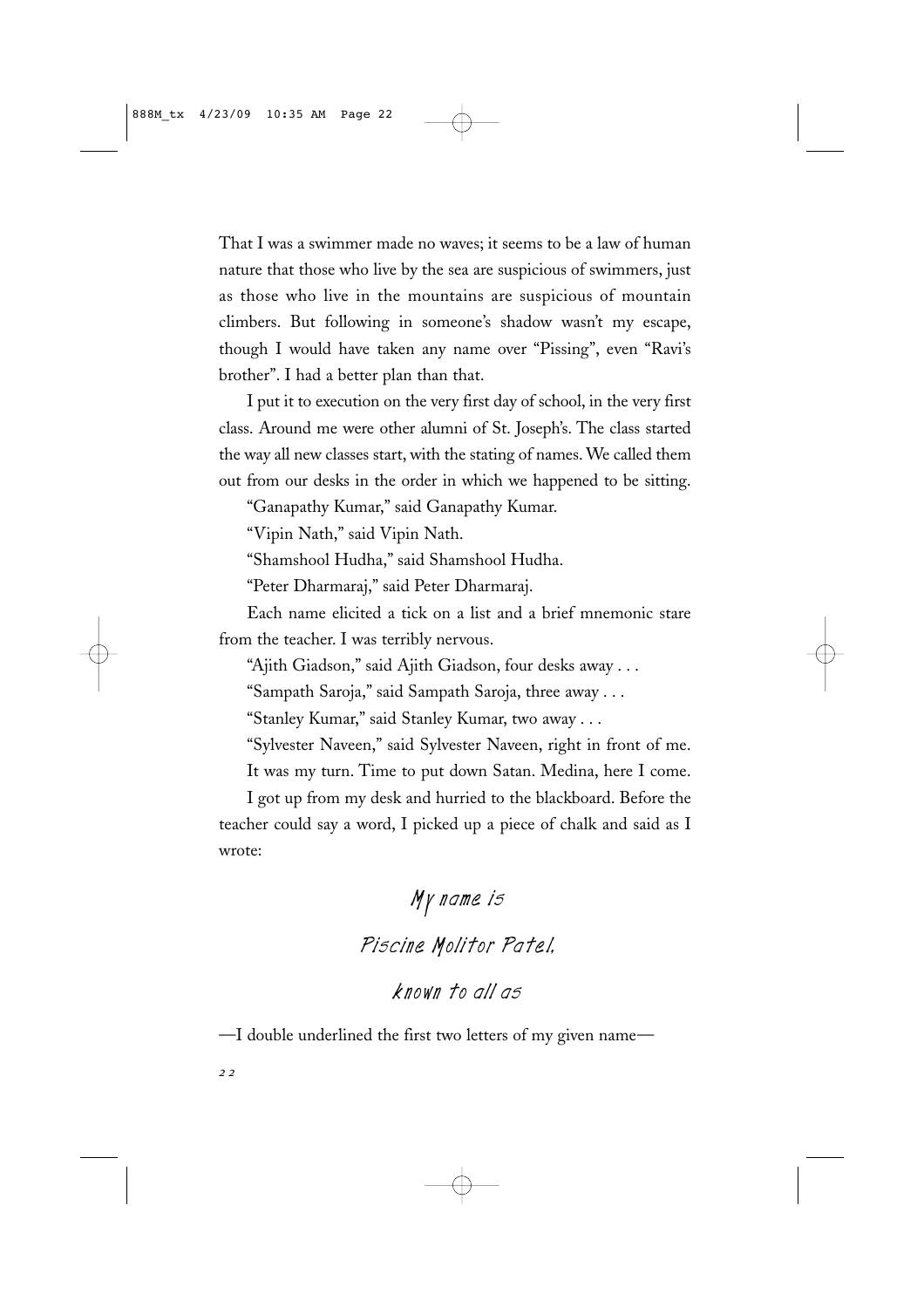### Pi Patel

For good measure I added

$$
\pi = 3.74
$$

and I drew a large circle, which I then sliced in two with a diameter, to evoke that basic lesson of geometry.

There was silence. The teacher was staring at the board. I was holding my breath. Then he said, "Very well, Pi. Sit down. Next time you will ask permission before leaving your desk."

"Yes, sir."

He ticked my name off. And looked at the next boy.

"Mansoor Ahamad," said Mansoor Ahamad.

I was saved.

"Gautham Selvaraj," said Gautham Selvaraj.

I could breathe.

"Arun Annaji," said Arun Annaji.

A new beginning.

I repeated the stunt with every teacher. Repetition is important in the training not only of animals but also of humans. Between one commonly named boy and the next, I rushed forward and emblazoned, sometimes with a terrible screech, the details of my rebirth. It got to be that after a few times the boys sang along with me, a crescendo that climaxed, after a quick intake of air while I underlined the proper note, with such a rousing rendition of my new name that it would have been the delight of any choirmaster. A few boys followed up with a whispered, urgent "Three! Point! One! Four!" as I wrote as fast as I could, and I ended the concert by slicing the circle with such vigour that bits of chalk went flying.

When I put my hand up that day, which I did every chance I had,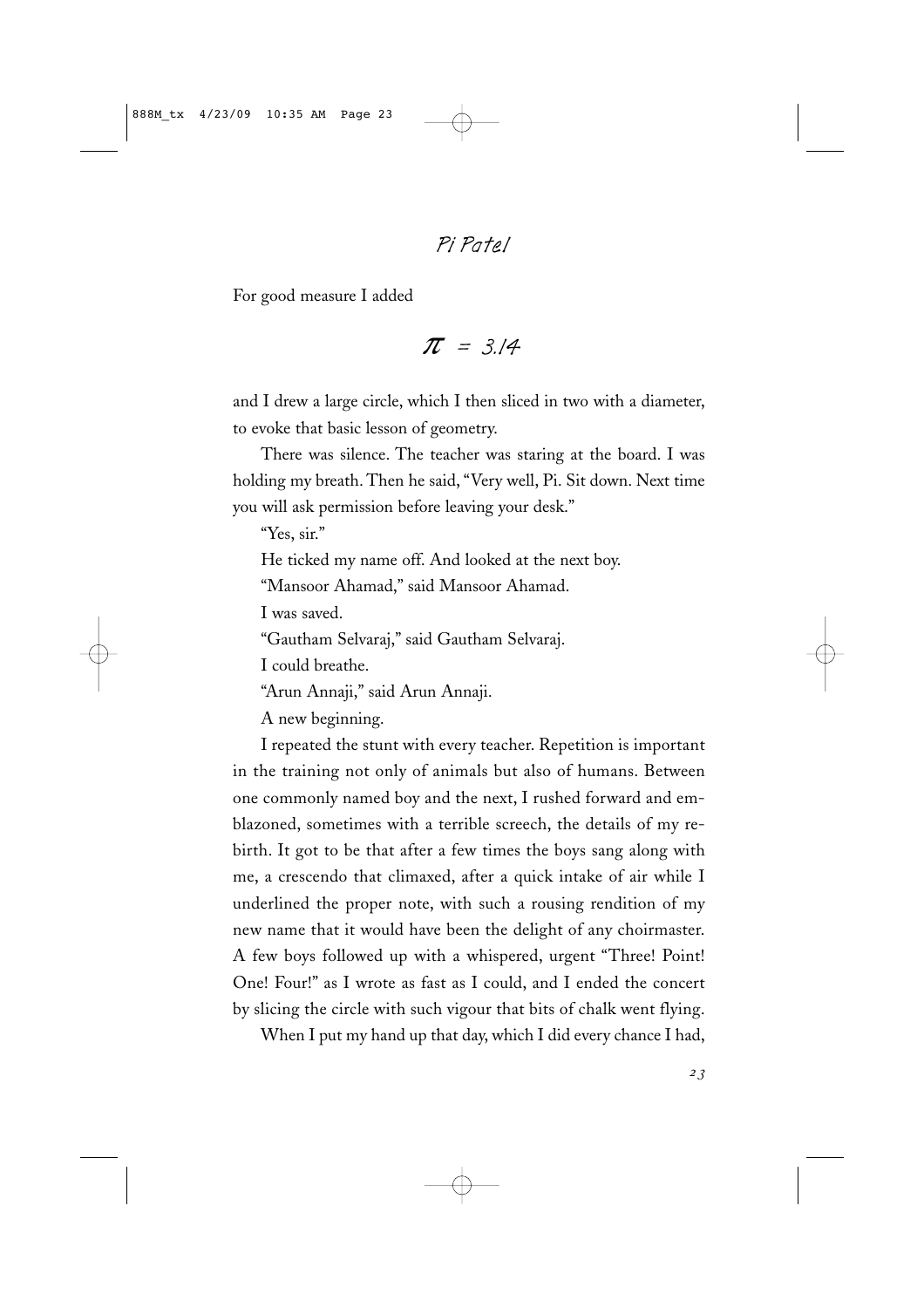teachers granted me the right to speak with a single syllable that was music to my ears. Students followed suit. Even the St. Joseph's devils. In fact, the name caught on. Truly we are a nation of aspiring engineers: shortly after, there was a boy named Omprakash who was calling himself Omega, and another who was passing himself off as Upsilon, and for a while there was a Gamma, a Lambda and a Delta. But I was the first and the most enduring of the Greeks at Petit Séminaire. Even my brother, the captain of the cricket team, that local god, approved. He took me aside the next week.

"What's this I hear about a nickname you have?" he said.

I kept silent. Because whatever mocking was to come, it was to come. There was no avoiding it.

"I didn't realize you liked the colour yellow so much."

The colour yellow? I looked around. No one must hear what he was about to say, especially not one of his lackeys. "Ravi, what do you mean?" I whispered.

"It's all right with me, brother. Anything's better than 'Pissing'. Even 'Lemon Pie'."

As he sauntered away he smiled and said, "You look a bit red in the face."

But he held his peace.

And so, in that Greek letter that looks like a shack with a corrugated tin roof, in that elusive, irrational number with which scientists try to understand the universe, I found refuge.

### CHAPTER 6

*He's an excellent cook. His overheated house is always smelling of something delicious. His spice rack looks like an apothecary's shop. When he opens his refrigerator or his cupboards, there are many brand names I don't rec-*